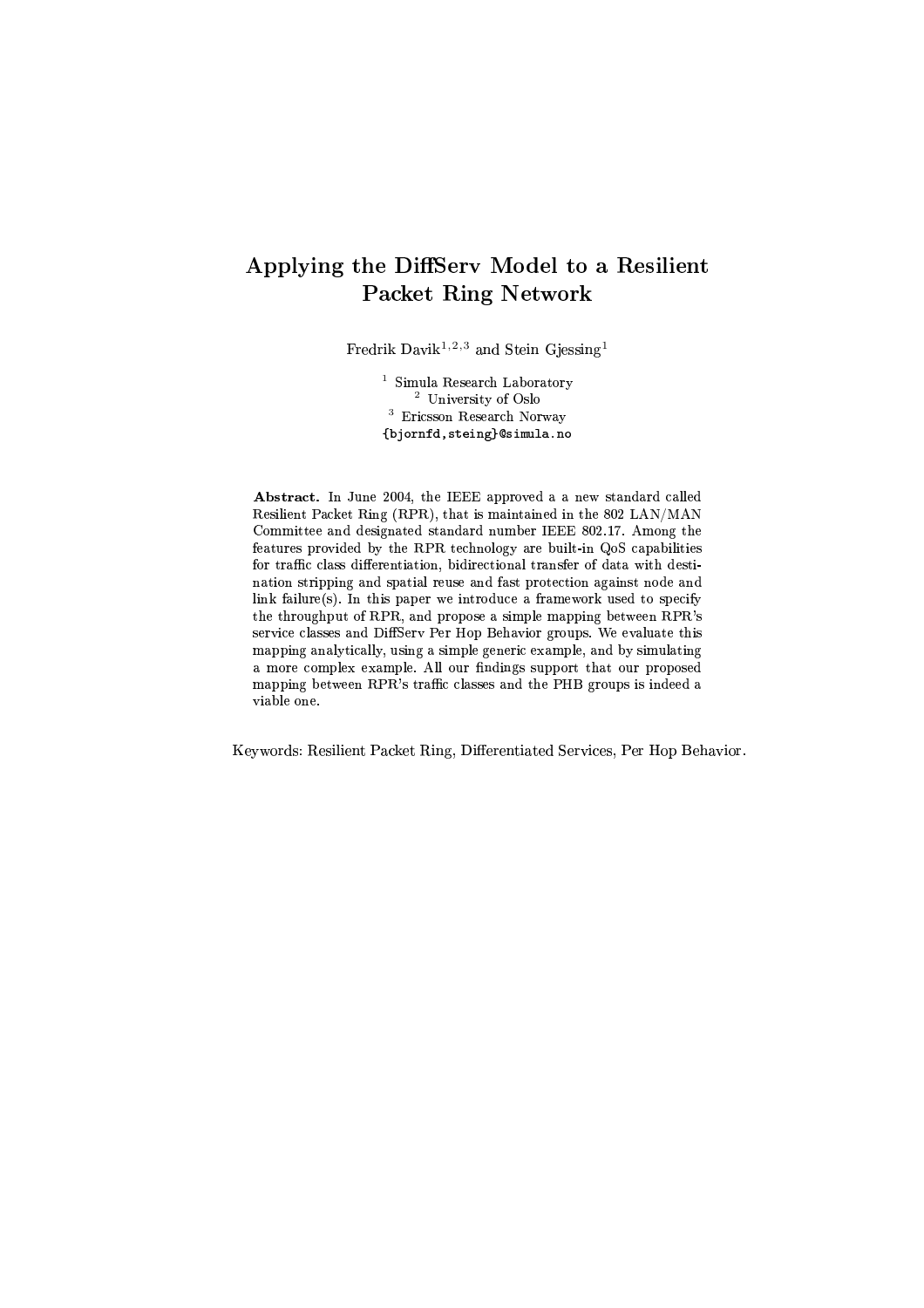#### <span id="page-1-1"></span>Introduction  $\mathbf{1}$

Transfer of data using the Internet is commonly considered as being a besteffort service: there are no guarantees associated to the transfer of data along any of the traditional Quality of Service (QoS) dimensions: throughput, delay, jitter, data corruption or data loss. For the past two decades, a multitude of mechanisms have been proposed in order to enable Internet service providers to offer IP-based data transfer with QoS guarantees to their customers. These range from simple queueing and scheduling mechanisms, on a per router basis, to more advanced queueing and scheduling mechanisms in combination with resource reservation, packet classification, admission control, policing, shaping and different types of back-pressure. Despite the existence of technical frameworks and actual implementations that can provide IP QoS in some form, the availability of differentiated IP services is not commonplace [1]. In addition to the technical challenges related to providing IP QoS, there are also a number of non-technical issues that must be handled such as accounting, charging and billing  $[2]$ .

Today, the DiffServ [3] framework, proposed by the Internet Engineering Task Force (IETF), appears to be the most promising and accepted technical solution for the provisioning of IP-based QoS [4].

A recent addition to the IEEE family of standards for LAN/MAN networks is the IEEE 802.17 Resilient Packet Ring  $(RPR)$  [5]. In this paper, we introduce a formal specification of parts of the service differentiation mechanisms of the RPR standard, and assess RPR's suitability for use in a DiffServ environment. We propose a simple mapping between RPR's service classes and three standardized DiffSery Per Hop Behavior groups. When using this mapping, conformance to the DiffServ Per Hop Behavior groups is discussed and evaluated based on analytical as well as simulation results. For the simulation, we have implemented the RPR standard in the OPNET Modeler discrete event simulator [6].

The rest of this paper is organized as follows: To provide the reader with sufficient background to understand our contribution, in the next sections we provide a short introduction to the RPR technology and the DiffServ Per Hop Behavior groups. Next, in section 4, we present a formal framework for the delay and per service class traffic differentiation mechanisms of RPR. Then, in section 5, our mapping between RPR and DiffServ is discussed and specified. By use of a simple generic example, the performance of this mapping is demonstrated analytically in section 6. In section 7, we proceed to the discussion of a simulation scenario used to demonstrate the mapping in a more complex setting with several competing traffic flows. Finally, in section 8, we asses the mapping based on both the analytic and simulated example, and in sections 9, 10 and 11, we present related work, conclude and point out directions for future work.

#### <span id="page-1-0"></span> $\overline{2}$ The Resilient Packet Ring Architecture

The Resilient Packet Ring architecture is a dual ring technology, i.e. data and control messages can be sent from a source node to a destination node on the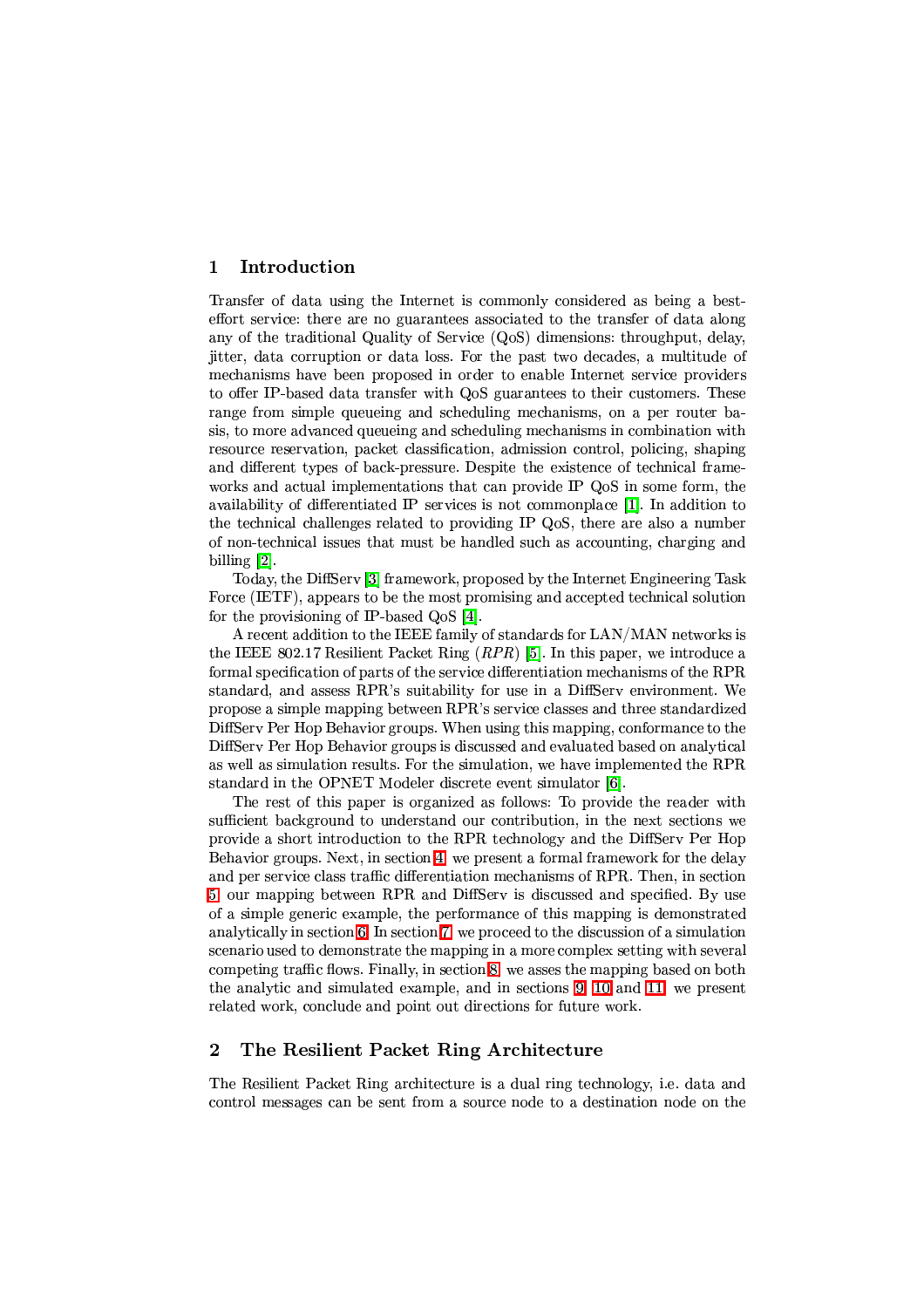ring in either of the two directions (clockwise or counterclockwise). The buffer insertion principle [7,8] allows a node on the ring to transmit variable length locally-generated data packets on an output link as long as the transmitter is not currently transmitting a transiting packet received from an upstream node onto the link. Figure 1 shows a generic node design, utilizing the insertion buffer principle.



<span id="page-2-0"></span>Fig. 1: Generic, simplified node design, showing a node's attachment to the ring for transferral of data in the clockwise direction.

In the figure, packets received from upstream nodes flow through the transit channel, which consists of a packet stripper, transit queue(s) (aka insertion buffer) and the *Output Scheduler*. If a packet is received from an upstream node as a node is adding a locally generated packet onto its outgoing link, the packet from the upstream node is queued in the transit queue until the output link becomes available. Note that a node has one attachment to each of the two ringlets. All links on the ring operate at equal data rate. Upon transmission of a packet, a node local decision is made on which ringlet, and consequently which attachment, to use for sending of the packet. This will typically be the ringlet that provides the minimum hop count on the path to the receiver. The functionality shown in figure 1 resembles the design used by Hafner et. al in [8]. As described in [9], the simple insertion buffer principle must be extended considerably to constitute a full fledged Medium Access Control protocol providing fairness, service class differentiation and protection.

Figure 2 shows the design of an RPR node. The standard allows for use of one or two transit queues in the transit path, denoted as respectively a 1TB- or  $ZTB<sup>4</sup>$ -design. In the case of a 1TB design, the transit queue is referred to as the primary transit queue  $(PTQ)$ , in the 2TB design, the additional transit queue is referred to as the secondary transit queue  $(TQ)$ . The Rate Control Block consist of a set of shapers, denoted  $shA0$ ,  $shA1$ ,  $shB$ ,  $shF$  and  $shD$ , which enforces rate

<span id="page-2-1"></span> $4$  The purpose of the 2TB design is to maximize bandwidth reuse by reducing the bandwidth allocation requirements for provisioning of high priority traffic.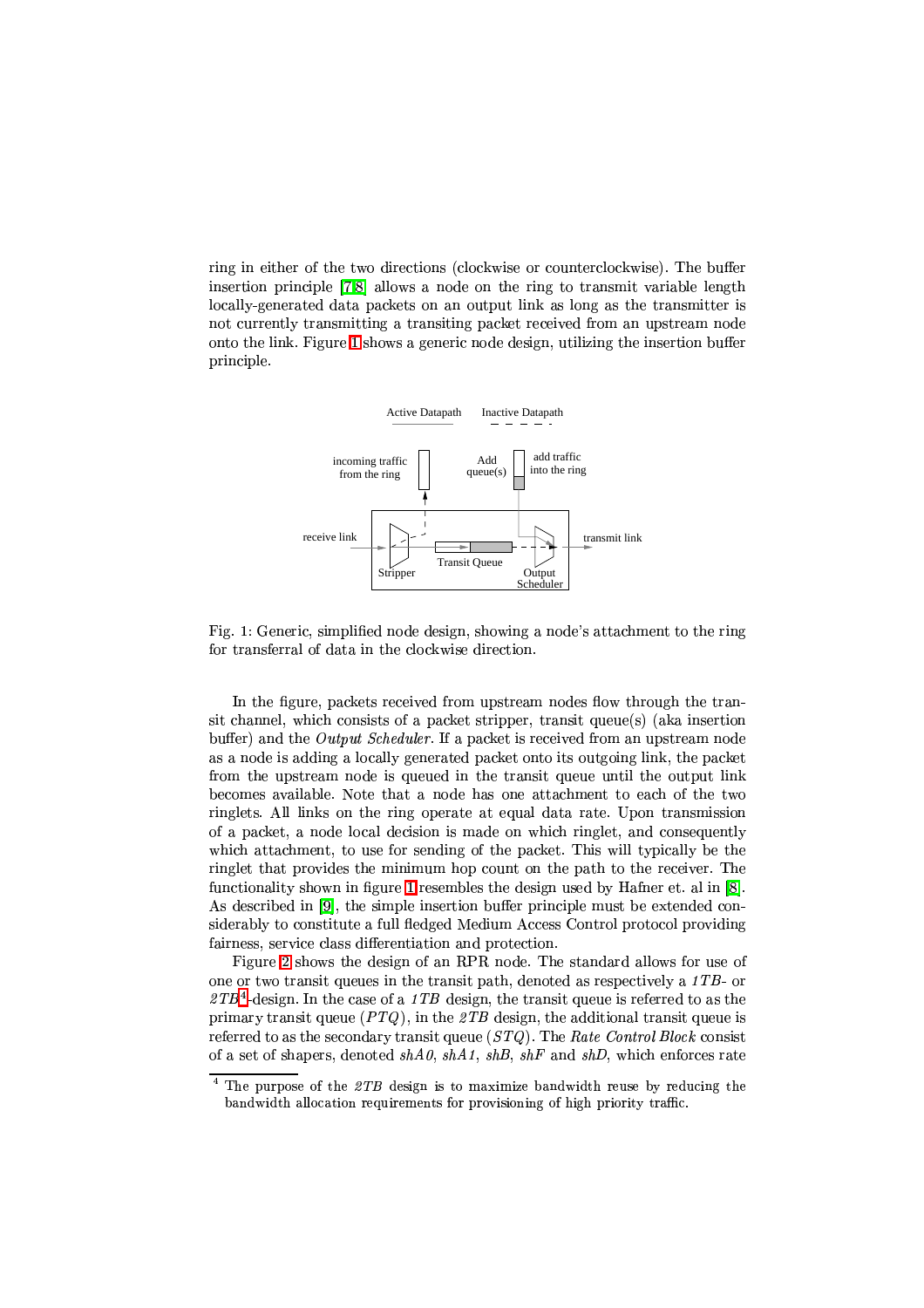

<span id="page-3-0"></span> $\Gamma$   $\alpha$  0. D DD reads decima showing a nodels ettechment to the ring for trengton of determining  $\pm$  the Feet direction and central information in the West direction. The solid lines  $\pm$  disatos the flam of data through the nade. The datted lines indicates the exchange of control/configuration information between node internal function blocks.

control for the different service classes. In the  $ITB$  design, all transit traffic. awaiting scheduling onto the output link, is stored in the  $PTO$ . In the  $\mathcal{Z}TB$ design, the  $PTQ$  stores high priority transit traffic, while the  $STQ$  stores the remaining transit traffic. For the reminder of this article, the authors focus on  $\alpha$  (amp)  $\alpha$  is the  $\alpha$  in  $\alpha$  in  $\alpha$  in  $\alpha$  is the  $\alpha$ between contending packet sources when the output link is ready to accept ! # ! % # ! % - - - ! # % ! # ( % (% ! % % distributed fairness algorithm, ensuring that for congested links, the contending RPRfairness algorithm is discussed in  $[9,10,11,12]$ .

 $\blacksquare$  (  $\blacksquare$  ) (  $\blacksquare$  ) (  $\blacksquare$  ) (  $\blacksquare$  ) (  $\blacksquare$  ) (  $\blacksquare$  ) (  $\blacksquare$  ) (  $\blacksquare$  ) (  $\blacksquare$  ) (  $\blacksquare$  ) (  $\blacksquare$  ) (  $\blacksquare$  ) (  $\blacksquare$  ) (  $\blacksquare$  ) (  $\blacksquare$  ) (  $\blacksquare$  ) (  $\blacksquare$  ) (  $\blacksquare$  ) (  $\blacksquare$  ) (  $\bl$ node ingress traffic in the three available service classes  $A, \, B$  and  $C.$  Service class  $A$  is the highest priority service class and is implemented to provide guaranteed throughput and low jitter values independent on the ring circumference. Service class  $B$ , which is the 2nd priority service class, is intended to provide guaranteed throughput and a bounded jitter range which is dependent on the circumference of the ring. Finally, service class  $C$ , which is the lowest priority service class, is a best-effort/scavenger service class and has no associated guarantees. We will discussthe properties of the RPR service classes more in section 4.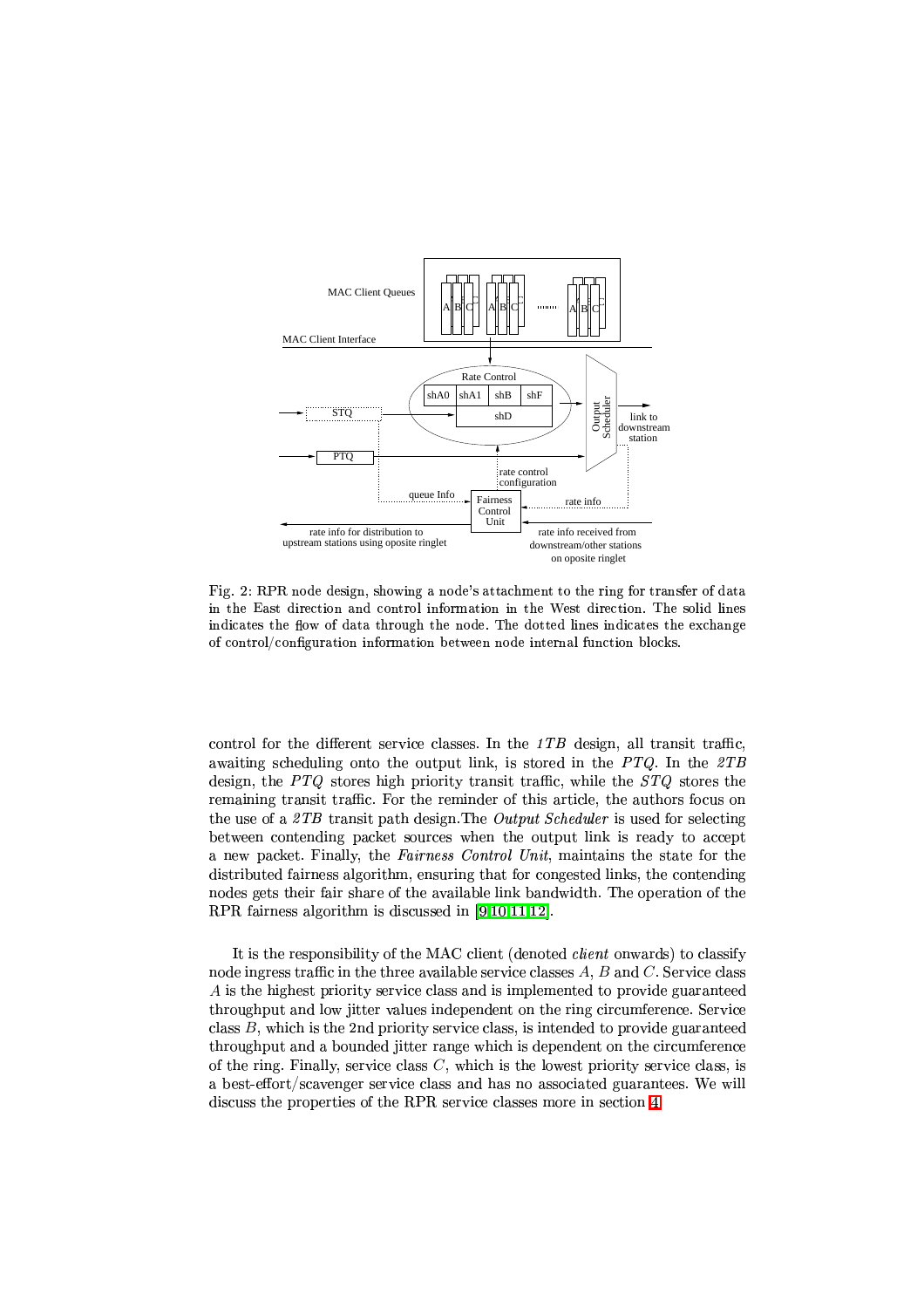#### <span id="page-4-2"></span>The DiffServ Architecture  $\overline{\mathbf{3}}$

In this chapter, we give a brief introduction to DiffServ and some of its most commonly used building blocks (PHBs). We also discuss the requirements that must be met by a DiffServ implementation, in order to claim conformance to these PHBs. In section 5, we will discuss these building blocks used in the context of an RPR network.

Differentiated Services ( $DiffServ$ ) [3] was introduced as a "simple" and scalable framework for providing IP-based service class differentiation in an IPnetwork. In a DiffServ enabled network, IP packets are classified and marked at the network's ingress node(s). Based on some classification rule at the ingress node, the packet is assigned a DiffServ Code Point value (DSCP), carried within the packet's DS field [13]. This value maps the packet onto the network's available Per Hop Behaviors (PHB<sup>5</sup>), resulting in a specific packet forwarding at each DiffServ compliant node traversed by the packet.

DiffServ has a PHB named Expedited Forwarding (EF) [14]. The Expedited Forwarding PHB is specified with the intent of providing a DiffServ building block that can be used for the provisioning of services that provides low loss, low delay and low jitter. To be EF compliant, a DiffServ node has to comply to quantified delay and jitter values that are function of the rate  $R$  provided by the PHB. The EF basic conformance requirements for a DiffServ EF PHB implementation is specified in [14]. The most important conformance requirements are shown in  $(1)$  and  $(2)$  below.

$$
\forall j > 0 : D_j \langle F_j + E_a, \text{ where } F_j \text{ is defined iteratively by} \tag{1}
$$

$$
f_0 = 0, d_0 = 0, \forall j > 0: F_j = max(A_j, min(D_j - 1, F_j - 1)) + \frac{L_j}{R}
$$
 (2)

<span id="page-4-1"></span>In short, (1) (2), introduces a bound on the actual time  $(D_j)$ , when a packet, j, should leave the node. In addition to the actual arrival time  $(A_i)$  of packet j, the ideal departure time  $(F_i)$  takes into account the actual- and ideal departure times of the previous packet,  $j-1$ , that was sent from the same node. The expression also includes an error term,  $E_a$ , that represents the worst case deviation between the actual and ideal departure time of any EF packet to traverse this node. Finally the fraction  $\frac{L_j}{R}$  accounts for the ideal per packet transmission delay for an EF PHB with a committed service rate of R transmitting a packet j of length  $L_j$ 

Another DiffServ PHB, namely the Assured Forwarding (AF) PHB is a specification of PHB group, that may contain up to four independent AF classes [15]. Each class must be allocated a separate amount of forwarding resources. Within each AF class, an implementation must provide a minimum of two different drop probabilities and a maximum of four different drop probabilities. Conformance to the AF PHB by a DiffServ node is described in terms of the throughput obtained, relative service for the different drop probabilities within an AF class and no reordering of packets within an AF micro-flow.

<span id="page-4-0"></span> $5$  A single PHB is a special case of a PHB group.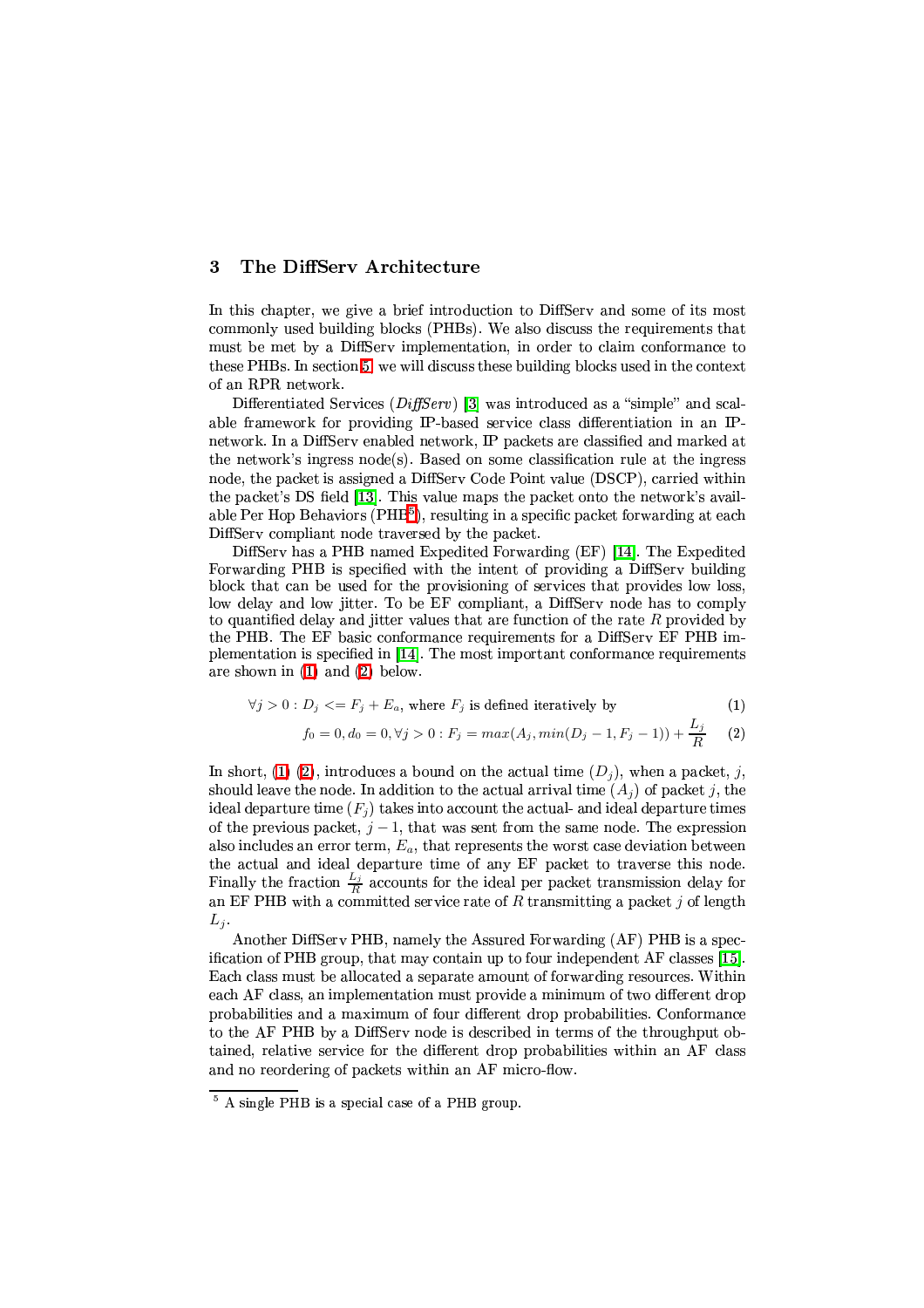A third PHB, is the so called Class-Selector PHB specified in [13]. This PHB can be implemented in a DiffServ node to provide a network that is compatible with the historical IP Precedence use.

The last PHB we want to introduce to the reader, is DiffServ's default PHB, which is specified in [13] as a best-effort  $(BE)$  forwarding behavior. For the reminder of the paper, we refer to traffic belonging to the default PHB, for BE traffic.

In this paper we limit the discussion the EF, AF and the default PHBs.

### <span id="page-5-0"></span> $\overline{\mathbf{4}}$ Delay Guarantees and Rate Control Functionality in **RPR**

In this chapter we start by providing a brief description of the RPR delay properties. Next, in section 4.2 we provide a detailed description of the workings of the RPR Rate Control Block and its associated interface towards the client. This is necessary in order to provide to the reader sufficient understanding of how the service differentiation between the three service classes  $A, B$  and  $C$  is performed in an RPR node. At the end of the chapter, we present our set of invariants that constitutes a specification of the differentiation between the RPR service classes.

#### <span id="page-5-2"></span> $4.1$ **Delay Properties**

The delay of class A traffic consist of access delay at the ingress point, transmission delay (in ingress and transit nodes), link propagation delay and queuing delay in the transit path. The transmission delay per node transited is fixed and dependent on the packet size and link capacity. The transit queue delay for class A packets is in the worst case the aggregate of times we have to wait for nodes in the transit path to finish transmission of a locally added data packet (as well as locally added control packets), since RPR does not support pre-emption of lower priority packets.

Access delay is measured from a packet is delivered to the Rate Control Block until it is transmitted onto the link connected to the downstream node. When within its rate bounds, class A add traffic is prioritized over other add traffic, but has lower priority than transmission of idle and fairness packets as well as transmission of packets from the  $PTQ$ . Thus in the worst case, a class A packet can risk waiting several packet transmission times before being scheduled for transmission on the downstream link. Given a ring with  $N$  nodes, utilizing shortest path routing of packets, in the worst case<sup>6</sup>, we can receive a packet train consisting of  $N/2$  back-to-back MTU-sized class A packets. In this case, with  $L_{MTU}$  representing the bitsize of a MTU sized packet and  $R_L$  is the link rate, the the worst case access delay,  $E_a$  is given by (3) below. On average, the

<span id="page-5-1"></span> $6$  Assuming upstream stations are configured so that they are not able to accumulate enough credits to insert another class A packet into the packet train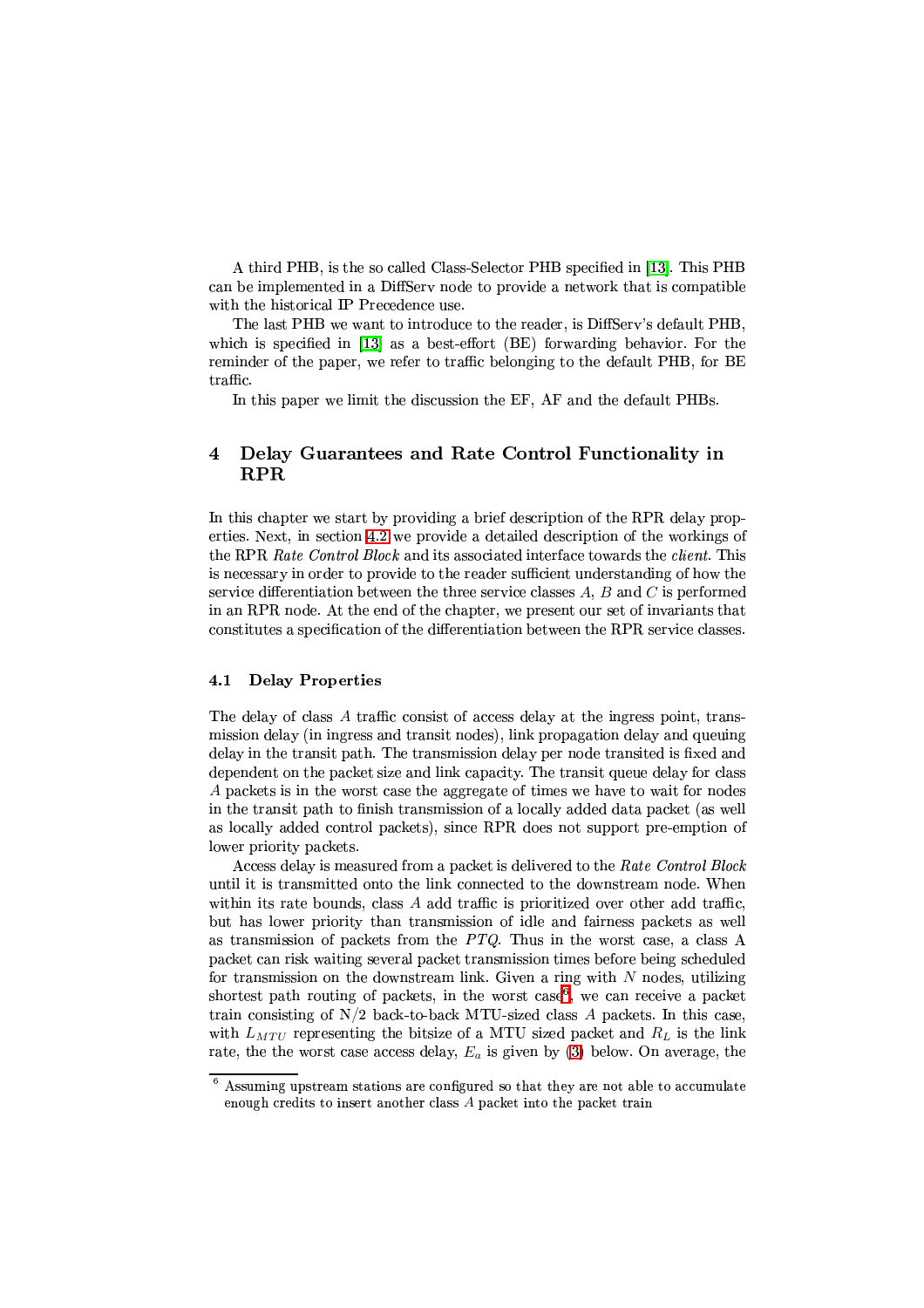<span id="page-6-1"></span>access delay time for a class A packet will be less than the transmission time of an MTU sized packet.

$$
E_a = \frac{N}{2} \cdot \frac{L_{MTU}}{R_L} \tag{3}
$$

#### <span id="page-6-0"></span>**Rate Control**  $4.2$

The MAC layer provides, via the rate control block (see figure 2), the client with per service class information on for which ringlet traffic can currently be accepted. In the case of class  $C$  traffic, the MAC layer also specifies an additional per ringlet constraint, namely the maximum distance (hop count) a packet is allowed to travel on the associated ringlet. If this value is less than 255 (the maximum number of nodes on an RPR ring), this indicates two things: i) there is a congestion point (a congested link) on the associated ringlet and ii) transmission of class C traffic beyond the congestion point is currently not allowed. This information can be utilized by *clients* implementing some form of Virtual Destination Queueing [16] to avoid Head-Of-Line  $(HOL)$  blocking [17]. In this context, HOL blocking would be that packets at the head of a client queue, if transmitted onto their associated ringlet, would traverse the congested link on their way to their destination and thus have to remain in the queue, while other packets in the same queue destined for nodes before the congested link are blocked. Figure 2 shows a possible construct where the *client* implement a set of queues per node on the ring. Each set contains two queues (one per ringlet) for respectively class A, B and C packets.

When the MAC layer, via the rate control block, indicates that it can accept class  $C$  traffic, the *client* can make a local decision on whether it wants to transfer class  $B$  traffic instead. This can be done, as long as the distance the class  $B$ packet will travel on the ring, is within the current maximum (see discussion above). The effect of this is that the MAC client may transmit class  $B$  traffic in excess of the (configured)  $shB$  shaper setting. If the *client* chooses to do so, when the demand is greater than the (allowed portion) of the link capacity, this is done on the expense of class  $C$  traffic.

Once a packet has been transferred from the *client* to the MAC layer, the rate control block assigns it into one of the following subclasses A0, A1 ( $2TB$ ) implementations only),  $B$ -CIR,  $B$ -EIR and C.

Subclass A0 traffic is rate controlled via the  $shA\theta$  shaper and is together with subclass A1 traffic the highest priority service class. Subclass A1 traffic is rate controlled via the the union of shapers  $shA1$  and  $shD$ .

The purpose of the A1 traffic class for  $\mathcal{Z}TB$  implementations is for a given guaranteed amount of A traffic, to allow for lower priority traffic classes to reuse some of this capacity, the A1 capacity, when not in use. By use of the  $STQ$ , this is done without compromising the associated throughput and delay/jitter guarantees.

When a packet marked as class A is received by the Rate Control Block from the *client*, it is marked as belonging to subclass  $A0$  or  $A1$ , depending on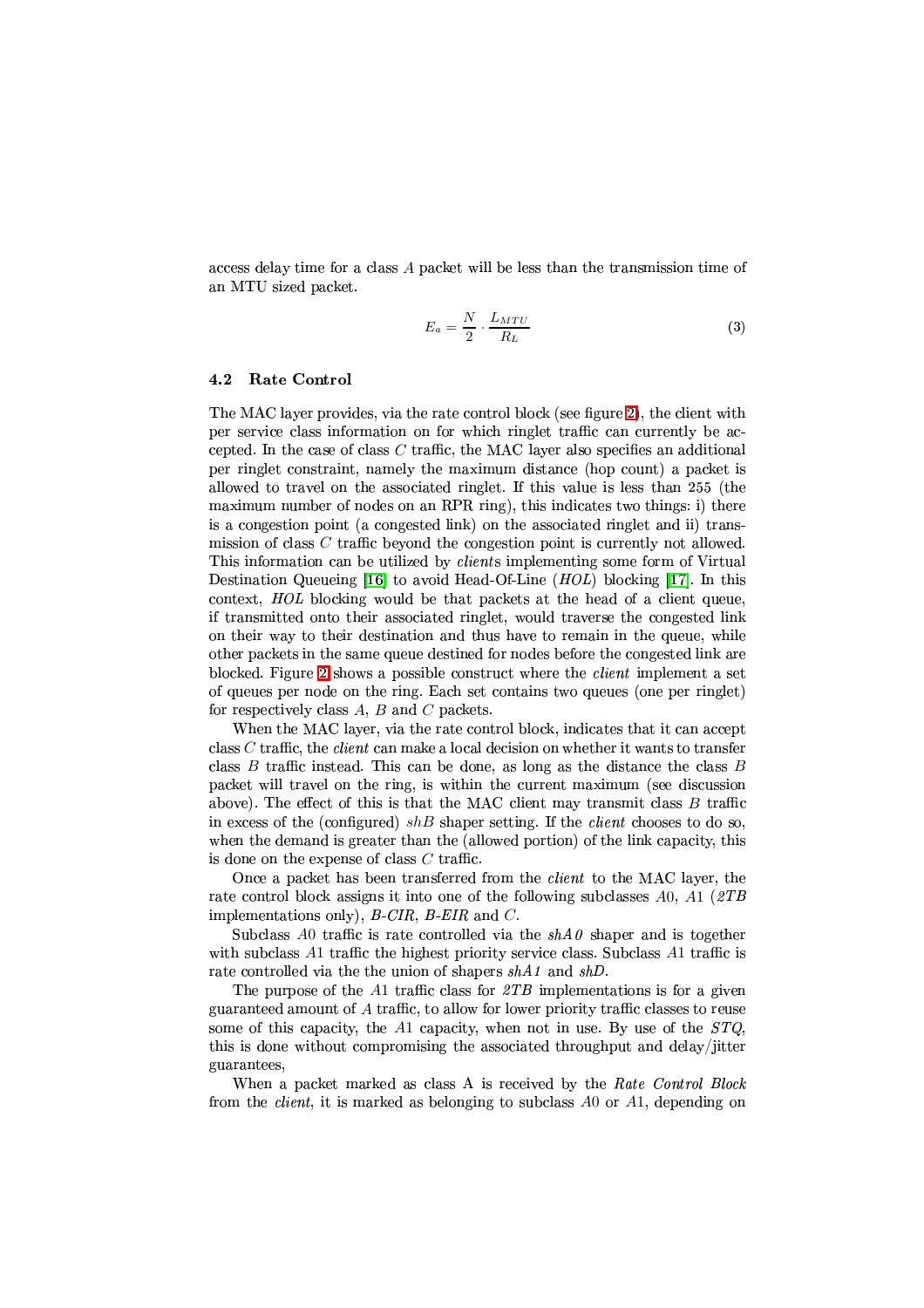the status of shaper  $shA0$  and the union of shapers  $shA1$  and  $shD$ . Packets of subclasses A0 and A1 experience the same delays both at the ingress node and in the transit path (both subclasses goes through the  $PTQ$  in transit nodes).

It it the user's (network operator) responsibility to configure the nodes on the ring. To facilitate (spatial) reuse of the available bandwidth resources, the amount of traffic of subclass A0 should be kept as low as possible.

Class B traffic is rate controlled by the union of shapers  $shB$  and  $shD$  and the union of shapers  $shF$  and  $shD$ . The class  $B$  traffic sent within the rate bounds of shaper  $shB$  is denoted  $B-CIR$  (Committed Information Rate). The class  $B$ traffic sent in excess of the rate bounds of shaper  $shB$ , maybe on the expense local class  $C$  traffic, is denoted  $B$ -EIR (Excess Information Rate).

Class C traffic is rate controlled by the union of shapers  $shF$  (shaper for fairness eligible traffic) and  $shD$ . The RPR standard defines different methods for implementing the  $shF$  shaper. The configuration of this shaper is performed dynamically, based on rate measurements performed at the output of the Output *Scheduler* (see figure 2) and calculations performed by the *Fairness Control Unit.* 

The Rate Control Block imposes several per ringlet and per node rate constraints on local ingress (add)- and transit traffic. We use the notation  $R_X$  to specify the rate constraint in effect for a particular type of traffic. In the cases where  $X \in \{A, B, C\}$ , X specifies a rate constraint for a particular RPR service class. offered(X) represents the amount of traffic of a particular traffic class that a node or a set of nodes **want(s)** to transmit. accepted(X) refers to the corresponding amount of traffic that can be transmitted. First, in  $(4)$  and  $(5)$ , we start with the definition of the reserved (preallocated) and unreserved (reclaimable) bandwidth, denoted respectively  $R_R$  and  $R_U$ . The bandwidth of the link is denoted  $R_L$ .

$$
R_R \triangleq \sum_{j \in \{nodes\}} R_{A0j} \tag{4}
$$

<span id="page-7-3"></span><span id="page-7-2"></span>
$$
R_U \triangleq R_L - R_R \tag{5}
$$

<span id="page-7-1"></span><span id="page-7-0"></span>The invariant below expresses that the sum of preallocated (subclass A0) bandwidth, cannot exceed the actual link capacity  $(R_L)$ .

# invariant 1  $R_R \leq R_L$

Invariant 1 is enforced only during ring initialization (start-up and any topology change (node addition or removal)) and triggers a node alarm if violated. In a running system, it is not possible to transmit preallocated traffic at a rate greater than the link-rate. However, if the configuration is done so that invariant 1 is violated, this effectively prohibits the sending of traffic of all other traffic classes. This follows from the invariants specfied below.

Invariant 2, restricts the sum of  $A1$  and  $B-CIR$  traffic upwards to the rest of the available bandwidth. Currently, there is no functionality in the RPR standard that ensures that this invariant is met. If the configuration of corresponding shapers,  $shA1$  and  $shB$ , violates the invariant, this may break class A and B service guarantees. Thus, it is left to the operator of an RPR network to ensure that the configuration of  $shA1$  and  $shB$  shapers does not violate this invariant.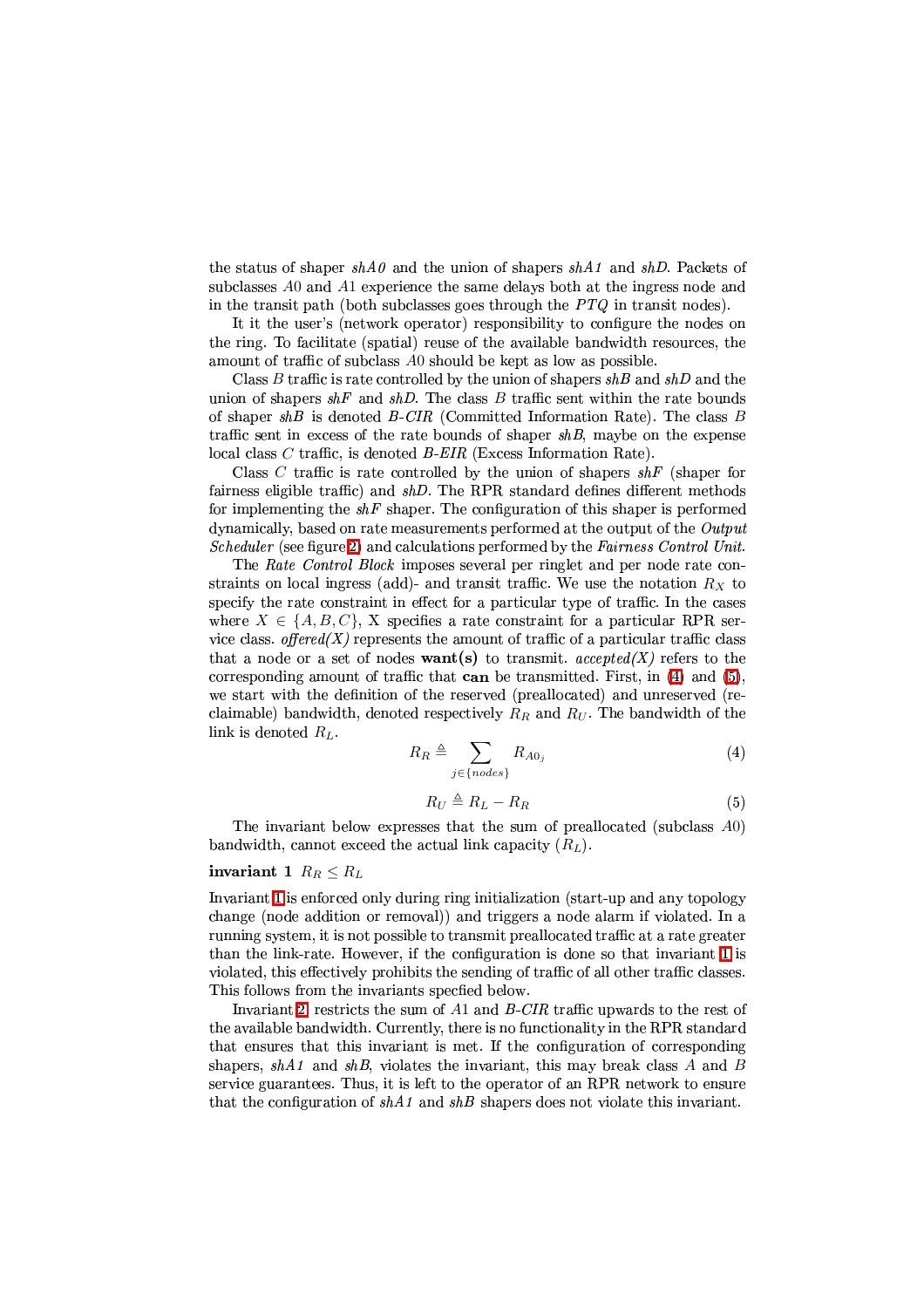invariant 2  $\sum_{i \in \{nodes\}} (R_{A1_i} + R_{B_i}) \le R_U$ 

The restriction shown in invariants 3, 4 and 5, effectively throttles the amount of A0 and A1 add traffic a node can add to the ring (to a configured value). For A0 traffic, this invariant is enforced solely by the  $shA0$  shaper shown in figure 2. For A1 traffic, this invariant is enforced by the union of the  $shA1$  and  $shD$ settings.

<span id="page-8-0"></span>**invariant 3**  $\forall nodes : offered(A) \leq R_{A0} \Rightarrow accepted(A0) = offered(A)$ 

<span id="page-8-1"></span>invariant 4  $\forall nodes : R_{A0} < offered(A) \leq R_{A0} + R_{A1} \Rightarrow$ <br> $accepted(A0) = R_{A0} \land accepted(A1) = offered(A) - R_{A0}$ 

<span id="page-8-2"></span>invariant 5  $\forall nodes : offered(A) > R_{A0} + R_{A1} \Rightarrow$ <br> $accepted(A0) = R_{A0} \land accepted(A1) = R_{A1}$ 

In invariants 1-5, we have worked with per ringlet invariants. This was because for class A traffic, the sum of traffic is calculated, regardless of the destination of the traffic transmitted. For the amount of class  $C$  (and  $B$ -EIR) traffic accepted however, this may vary on a per link basis and depends on the number of stations sending traffic over the same link, and their individual sending pattern. Thus, for the remaining invariants 6-9, it is more relevant to present per-link invariants, in order to express the relative priority of the RPR service classes.

In invariants 6 and 8, no portion of the offered class  $B$  (and class  $C$ ) traffic passes a congested link, or if it does, the amount of offered traffic is equal to or lesser than rate constraints in effect over the congested link. Thus all the offered class  $B$  (and class  $C$ ) traffic traversing this link is accepted.

<span id="page-8-3"></span>**invariant 6**  $\forall links : offered(B) + accepted(A1) \leq R_U \Rightarrow accepted(B) = offered(B)$ 

In invariants 7 and 9, the link under observation is congested (the demand is greater than the capacity). Assuming that the class  $B$  (and class  $C$ ) traffic traversing the link does not traverse a downstream link that is more congested, the amount of accepted class  $B$  (and class  $C$ ) traffic equals the portion of the  $R_U$  bandwidth not already in use by A1 traffic.

<span id="page-8-6"></span>**invariant 7**  $\forall links : offered(B) + accepted(A1) > R_U \Rightarrow$  $accepted(B) = R_U - accepted(A1)$ 

<span id="page-8-5"></span>**invariant 8**  $\forall links : offered(C) + accepted(A1) + accepted(B) \leq R_U \Rightarrow$  $accepted(C) = offered(C)$ 

<span id="page-8-4"></span>**invariant 9**  $\forall links : offered(C) + accepted(A1) + accepted(B) > R_U \Rightarrow accepted(C) = R_U - accepted(A1) - accepted(B)$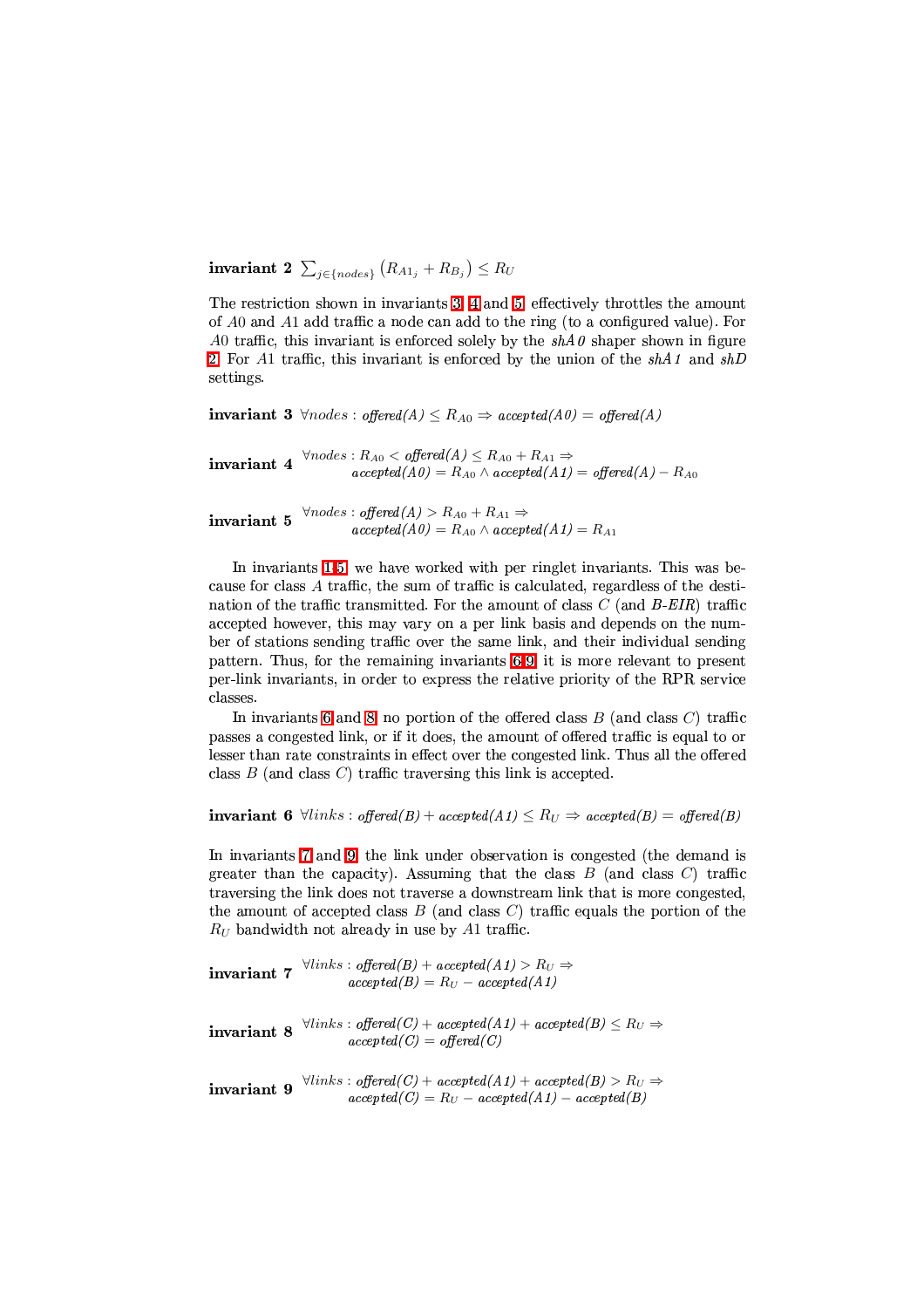## <span id="page-9-0"></span>Proposal for DiffServ PHB Mappings in an RPR  $\overline{5}$ Network

When proposing a mapping between DiffServ PHBs and RPR service classes, we would like to remind the reader of the fundamental properties of the three RPR service classes discussed in section 2. In addition to a guaranteed and limited throughput, service class A class is characterized by low delay and jitter values. Class B traffic is characterized by guaranteed bandwidth and bounded delay and jitter values. Finally, class  $C$  is a best-effort/scavenger service class and has no associated guarantees.

What we propose, is to implement the three standard PHBs: Expedited Forwarding, Assured Forwarding and default PHB and to map these to RPR service classes  $A, B$  and  $C$ . Given the strict priority scheduling rules presented in section 4.1 and the various invariants used to maintain the per-service class rate configuration presented in section 4.2, this results in a minimum access delay as well as per node transit delay for class  $A$  traffic. Also, the above invariants ensures a guaranteed bandwidth share for both class  $A$  and class  $B$  traffic. Based on this, the implementation of an EF PHB for a DiffServ enabled RPR node by use of RPR service class A seems feasible.

RPR's service class  $B$  does provide guaranteed throughout and in-order deliver of packets during normal operation of the ring. To provide an AF conformant PHB based on RPR's service class  $B$  however, the client has to implement the relative packet drop priorities. The implementation of relative drop priorites in the client should be a relatively easy task, using some form of priority queueing scheduling algorithm. Thus acheieving an AF compliant DiffServ implementation based on RPR seems feasible.

Finally, we have an obvious match between DiffServ's default PHB, specified in [13] as a best-effort forwarding behavior, and RPR's service class  $C$ . In an RPR network, when mapping DiffServ's default PHB to RPR's service class  $C$ , this will work in conformance with the requirements of DiffServ's default PHB. Following the presentation of simulation scenarios and results in section 7 we will conclude on the conformance to the DiffSery PHB requirements for the proposed mapping between the DiffServ PHBs and RPR service classes. But first, in section 6, we show an analytical example using the proposed mapping.

### <span id="page-9-1"></span>Evaluation of RPR Service Class Differentiation by 6 **Analytical Example**

In figure 3, we have shown the analytical resulting throughput when mapping the  $EF$ -, AF and default PHBs to RPR's service classes A, B and C. The analytical example uses the invariants introduced in section 4.2 to assign bandwidth to the DiffServ PHBs and plots the accepted amount of traffic for the three PHBs for a linearly increasing load level. In the example, we calculate the per PHB- as well as the total throughput for a single node aggregate, using all bandwidth resources on the ring-segment from the source- to the destination node. For scenarios with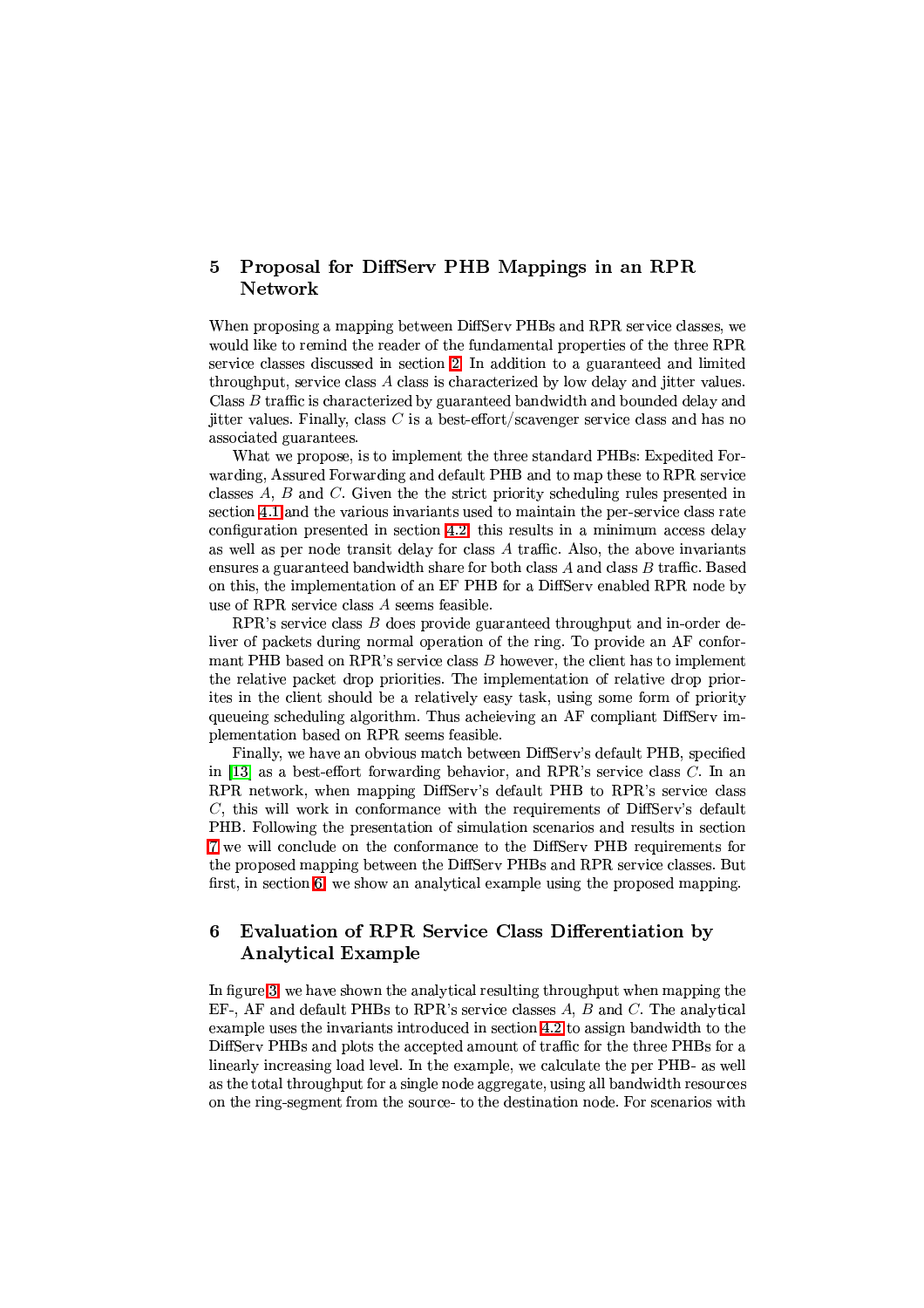more than one node sending DiffServ traffic over a common ring segment, use of analytical models becomes too difficult, thus we use our simulator model to analyze the PHB behavior. For the analytical example, the initial load consist of 55% best-effort traffic, 27% AF traffic and 18% EF traffic. This represent a reasonable setting, where the majority of the traffic consist of low-priority (BE) traffic, and the remaining fraction of this is divided using a ratio of 3:2 between the amount of medium (AF)- and high-priority (EF) traffic offered. The aggregate of the initial load is lesser than the link-bandwidth. From this starting point, we increase the amount of traffic offered linearly for the three PHBs while maintaining the  $5/27/18$  ratio. The  $R_R$  fraction is set to 10% of the link bandwidth. The offered load is increased until the point where the division of link bandwidth remains at a constant level, regardless of any additional increases in the amount of offered traffic.



<span id="page-10-0"></span>Fig. 3: Theoretical Throughput for the EF-, AF and default PHBs when mapped to RPR service classes  $A$ ,  $B$  and  $C$ .

In the figure, as the offered load increases, the first threshold we approach is the point labelled 1. At this point, to maintain invariant 5, no more EF traffic can be accepted onto the ring. Thus, above this threshold, the curve showing the aggregate of accepted EF traffic remains at a constant level. As the offered load increases more, the next threshold we approach is the one labelled 2 in the figure. At this threshold, we have reached the load-point where the sum of traffic on the link equals the available capacity, and to maintain invariants 6 and 9, the amount of best-effort traffic has to be reduced to accommodate an equivalent increase in AF traffic. The last threshold is the load-point labelled 3 in the figure. This is the point where, to maintain invariant 7, no more AF traffic can be accepted onto the link. Thus above this threshold, the AF throughput stays constant.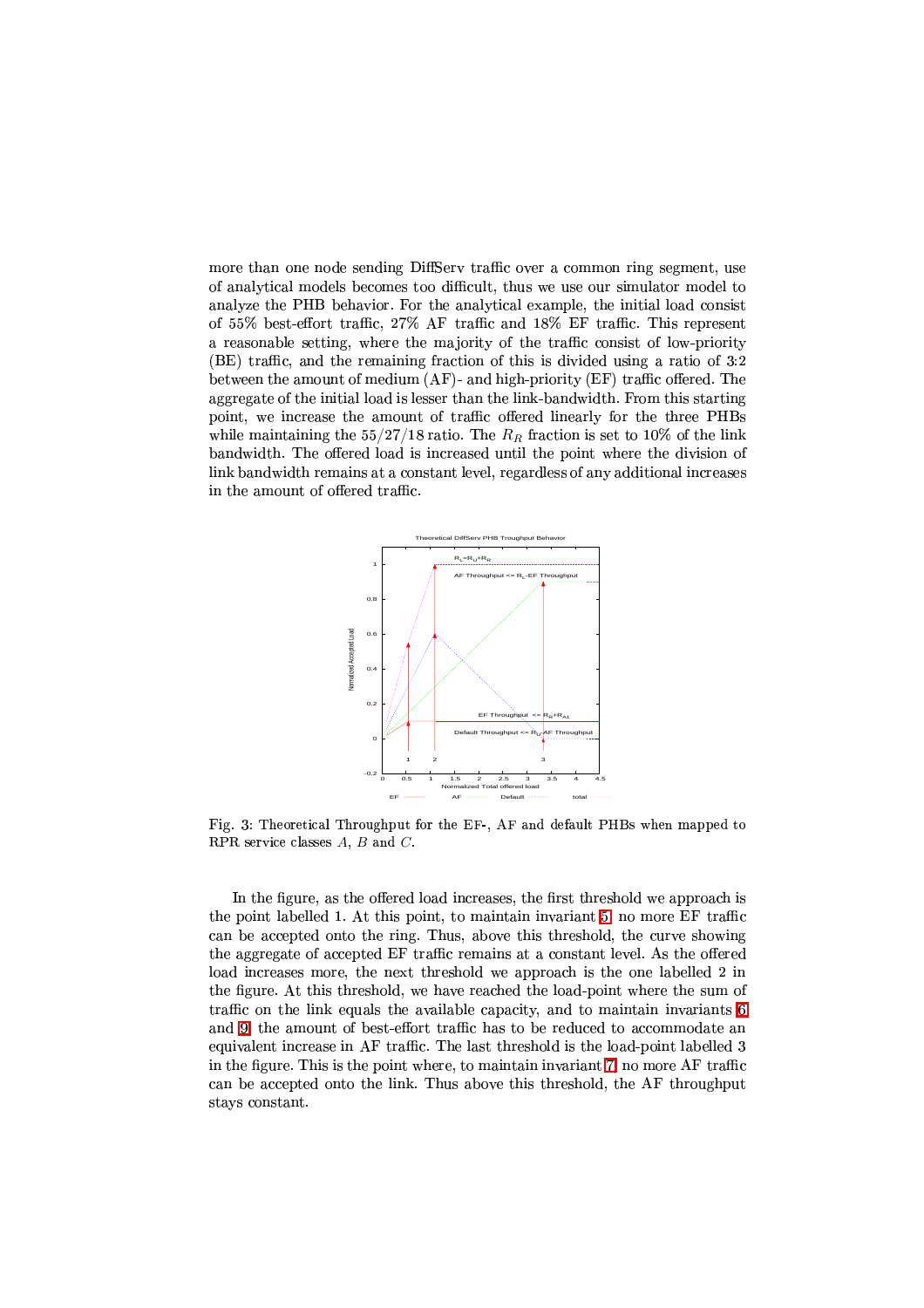#### <span id="page-11-0"></span> $\overline{7}$ Performance Evaluation by Simulations

In section 6 the suitability of the Resilient Packet Ring's built-in mechanisms for service differentiation in a DiffServ environment, was demonstrated analytically by a simple example. In this chapter we use our RPR discrete event simulator model implemented in the OPNET Modeler to perform the same evaluation based on a more complex example.

In section 6 we analyzed one link only, or, in the case of more links, assumed that all resources on all links are at any time maximally utilized.

This will not be the case when RPR is deployed. Then some links will be more utilized than others, and some links will be congested while other links could accept more traffic.

The simulated example uses a topology corresponding to a large (800km) metro- or small WAN-ring, interconnecting a number of lower-capacity accessrings. For such rings, link speeds in the range 1-10Gb is commonly used. In this paper, we present results obtained for a 16 node ring, where the link delay and capacity is respectively 250  $\mu s$  and 1Gbit/s for all links.

In a backbone-ring, aggregating traffic from several access network, the traffic pattern is typically that all nodes on the ring send to all other nodes on the ring. However using an all to all traffic matrix will utilize all links of the ring almost equally, and we are back to our analytical example. To keep this all-to-all traffic characteristics, and at the same time ensure a more unbalanced load, we instead let each node on the ring send all its traffic to one other randomly selected node. Also, each node receives data from one other node. The random sourcedestination pairs stay fixed throughout the duration of each simulation.

For each simulation an offered load parameter is given. 101 load values are used, linearly distributed on a scale from 1 to 10 times the base load. For each load value 16 simulations are executed with different sets of source destination pairs, in order to give some statistical significance to the final result.

The base load is also the same as in section 6. All nodes transmit traffic of each PHB group using a Poisson distribution.

The presentation of the simulation results is split in two parts. In section 7.1, we present the throughput performance of the individual PHB groups as well as the aggregate throughput performance of the ring. In section 7.2, we present the delay/jitter performance of the EF, AF and default PHB groups.

#### <span id="page-11-1"></span> $7.1$ Per Hop Behavior Group Throughput

Figure 4 plots the throughput for the three PHBs EF, AF and default (Best Effort, BE), as well as the aggregate of all PHBs. Each point on the curves is the mean of the throughput values obtained from the 16 different sender-receiver simulations for that particular offered load.

When looking at the throughput-performance of the ring, the behavior is not as clear-cut as that of a single link, as illustrated in figure 3. The general trend however follows the theoretical pattern, given by the invariants specified in section 4.2. Thus, as the offered load increases, the increase in accepted EF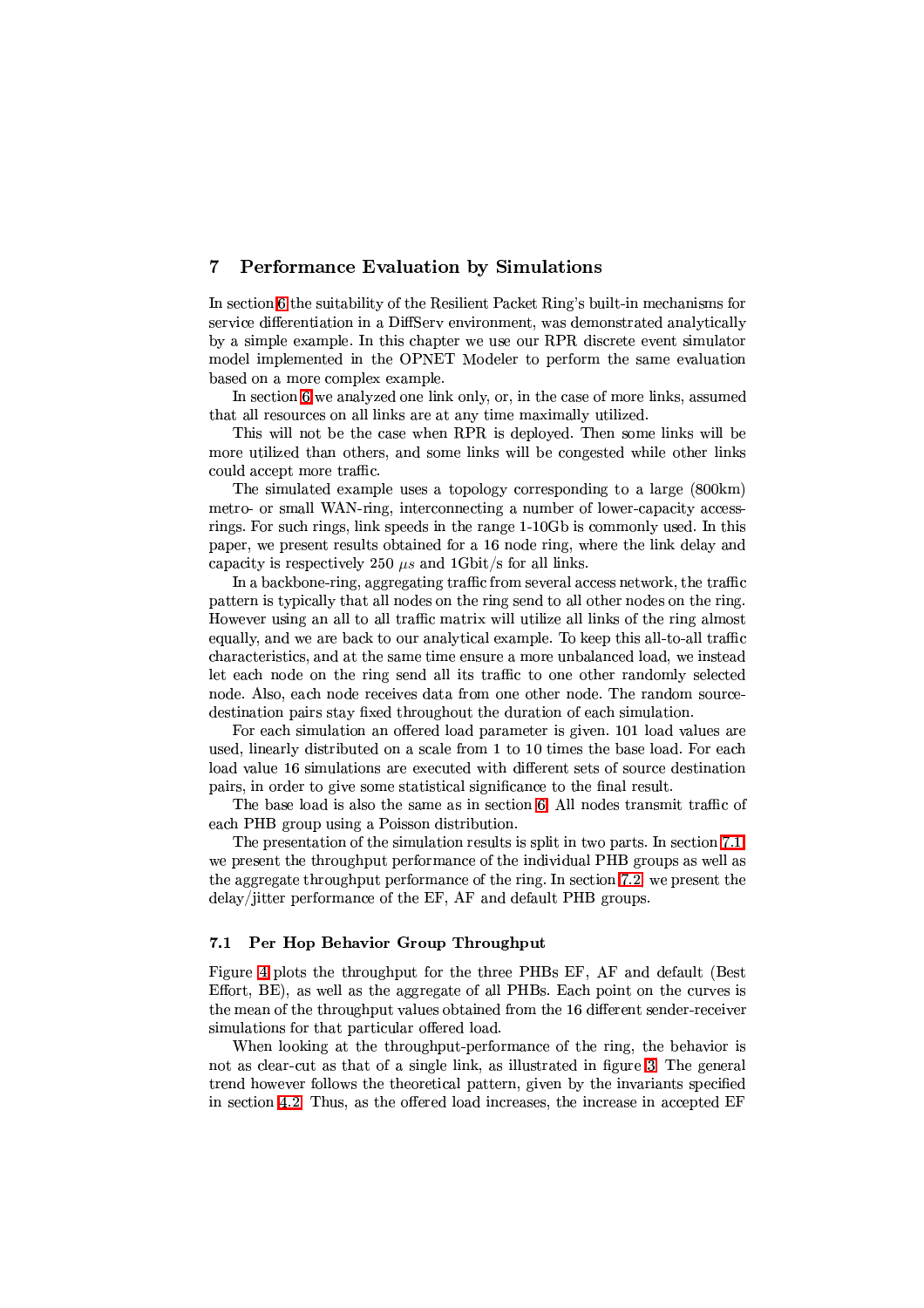

<span id="page-12-0"></span>Fig. 4: Accepted vs. total offered load for  $EF = A$ ,  $AF = B$  and  $default = C$  PHB Groups

traffic is linear up to some point and then remain at a constant level. For both  $\mathbf{r}$  . The set of  $\mathbf{r}$  is the set of  $\mathbf{r}$  ,  $\mathbf{r}$  ,  $\mathbf{r}$  ,  $\mathbf{r}$  ,  $\mathbf{r}$  ,  $\mathbf{r}$  ,  $\mathbf{r}$  ,  $\mathbf{r}$  ,  $\mathbf{r}$  ,  $\mathbf{r}$  ,  $\mathbf{r}$  ,  $\mathbf{r}$  ,  $\mathbf{r}$  ,  $\mathbf{r}$  ,  $\mathbf{r}$  ,  $\mathbf{r}$  , get congested, the amount of BE traffic accepted has to be decreased to allow for an increase in accepted AF traffic. Up to an total offered load of  $\sim 0.7 \cdot 10^6,$ the accepted traffic for all PHBs increases linearly as a function of offered load. At this point however, the amount of offered EF traffic has reached the point wherea further increase in accepted EF traffic would violate invariant 5, thus no further increases in accepted EF traffic is allowed. For BE traffic, at an offeredload of  $\sim 0.95 \cdot 10^6$ , some links in the simulated sender-receiver pair scenarios have become congested, resulting in a stop in the increase of accepted BE traffic (togive room for AF traffic and hence maintain invariant  $9$ ), while others link still manage to absorb more BE traffic. At a total offered load of  $\sim 1.4\cdot 10^6.$ sufficiently many links have become congested, resulting in a clear decrease in the acceptance rate for BE traffic while maintaining a linear increase in accepted AF traffic. Shortly thereafter, the increase in accepted AF traffic starts to decrease slowly towards 0, as more links utilize all their capacity, and hence, to maintain invariant7, all further increases in accepted AF traffic is stopped.

From the simulation results, it is clear that when making an implementationaccording to the standard, the invariants established in section 4.2 will be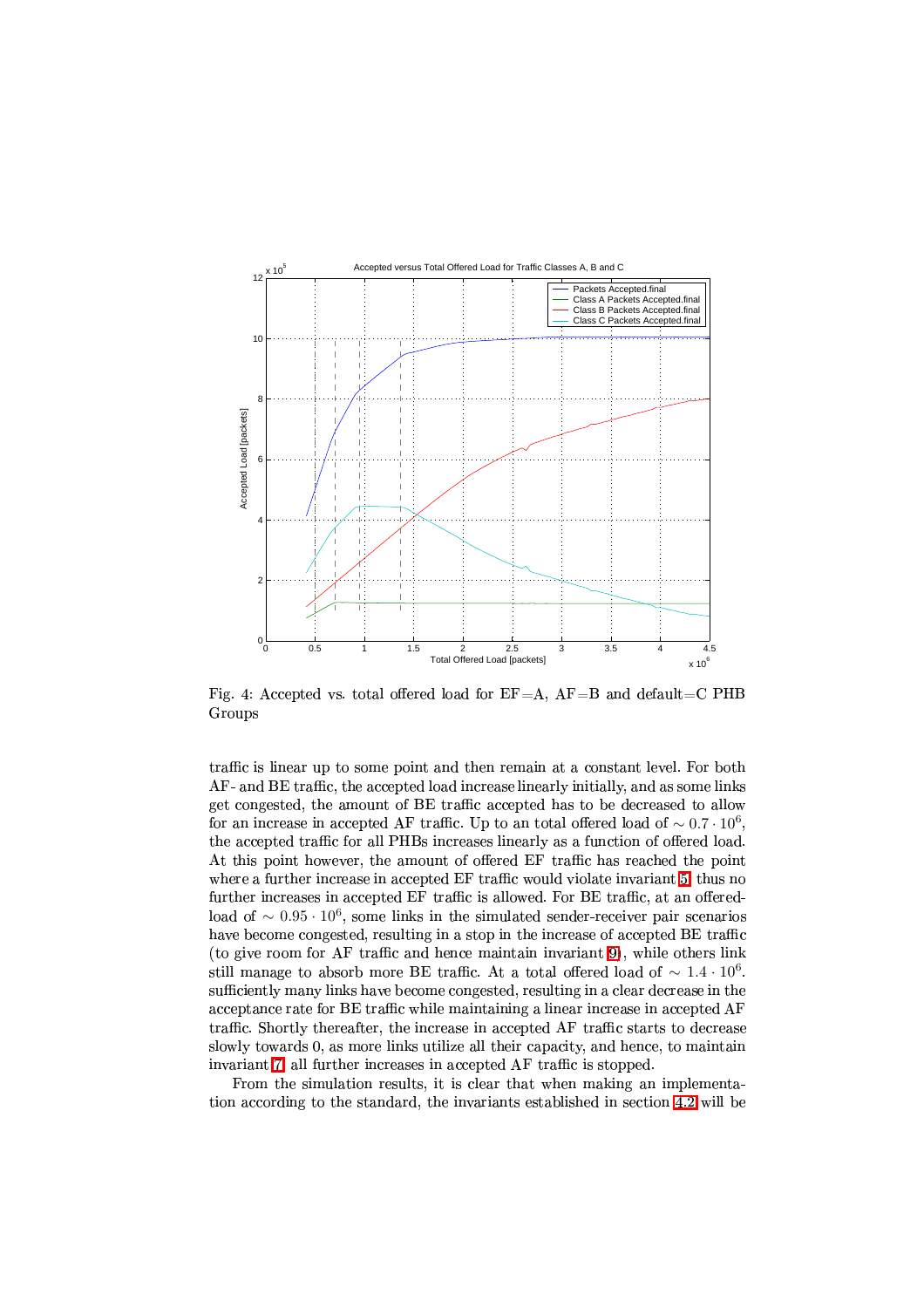maintained. Thus seemingly, we get a clear service differentiation between traffic of the EF, AF and default PHBs, regardless of the offered load and location of active nodes on the ring. Additionally the EF traffic gets its intended guaranteed (and rate-limited) throughput. Similarly the AF traffic also gets its guaranteed throughput and absolute priority over the BE traffic (on ingress). Finally, it is clear that the best effort traffic is able to utilize the bandwidth not already in use by EF and AF traffic.

#### <span id="page-13-0"></span> $7.2$ Per Hop Behavior Grop Delay

In this section, we present the delay measurements for the EF-, AF- and default PHBs for the scenarios presented in section 7 above.

In the delay measurements, we have removed the transmission- and propagation delay from the samples in the set. By doing this, it is easier to compare the delay components caused by access delay at the ingress as well as queueing delay in the transit path.

We start by presenting the delay measurements for traffic of the EF PHB. Figure 5 shows the delay distribution for EF traffic, while figure 1 shows the associated statistics broken down on a per-hop level. The mean values are in the range  $[0.6, 5.3]$   $\mu$ s, which is well within the transmission time of two 500B packets. The standard deviation is very low (less than transmission time of a 500B packet). For packets traversing less than 3 hops on the ring, the median of the sample distribution is located at 0  $\mu$ s, meaning that at least 50% of the packets experience no access delay in the ingress node and no queueing delay in the transit path. As expected, the median, mean, standard deviation and max values all increase as a the number of hops increase for the samples observed.

|                | hops median $\sqrt{x}$ |         | $\sigma$ | maxminh   |     |                                                     |
|----------------|------------------------|---------|----------|-----------|-----|-----------------------------------------------------|
|                | $[\mu s]$              |         |          |           |     | $[\mu s][\mu s][\mu s][\mu s][\text{sample count}]$ |
| 1              | 0.0                    | 0.6     | 1.3      | 24.1 0.0  |     | 12633535                                            |
| $\overline{2}$ | 0.0                    | 1.2     | l1.7     | 24.4 0.0  |     | 13060494                                            |
| $\overline{3}$ | 1.2                    | 1.8     | 2.0      | 127.010.0 |     | 13581686                                            |
| $\overline{4}$ | 2.0                    | $2.4\,$ | 23       | 24.010.0  |     | 14681577                                            |
| $\overline{5}$ | 23                     | 2.7     | 2.6      | 32.910.0  |     | 15525550                                            |
| 6              | 2.9                    | l3.3    | 2.8      | 28.6 0.0  |     | 15241110                                            |
| $\overline{7}$ | 3.9                    | 43      | 3.1      | 28.010.0  |     | 10212709                                            |
| 8              | 4.9                    | 53      | 3.4      | 30.0      | 0.0 | 4283579                                             |

<span id="page-13-1"></span>Table 1: EF traffic delay statistics broken down on a per hop level.

When comparing the sample distribution for EF traffic that traverses 1 hop vs EF traffic that traverses 8 hops on the ring, we clearly see in figures 6 and 7 that the added transit queue delay introduces some jitter. But as shown, the itter is very low and in the worst case within 32.9  $\mu s$ .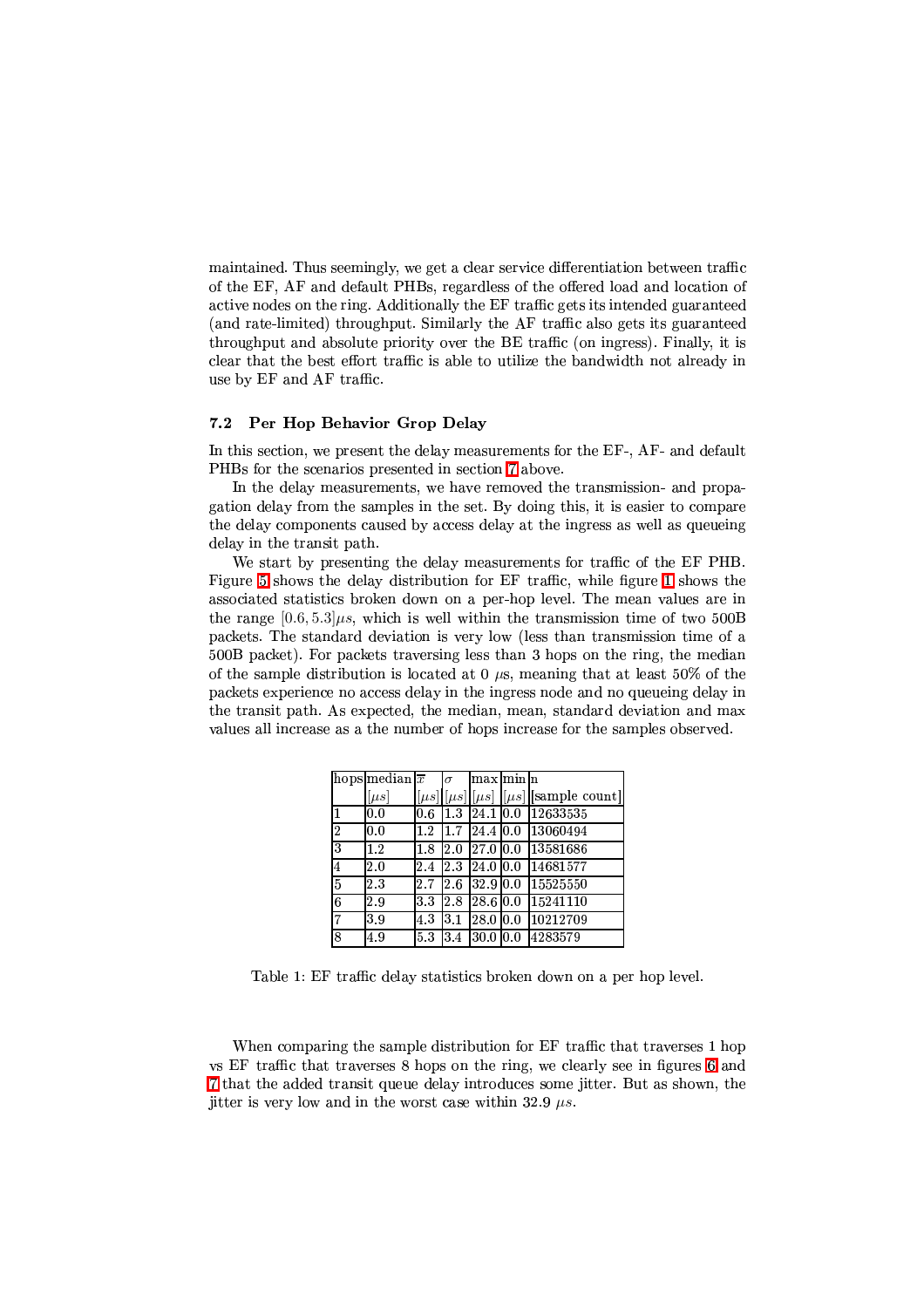

<span id="page-14-0"></span>Fig. 5: EF traffic delay distribution

The measurement of AF- and BE delay includes an extra delay, namely the time waited from an AF- (or BE) packet becomes  $HOL$  in the corresponding *client* queue until it is delivered to the Rate Control Block. The reason this delay is not measured for EF traffic, is that EF traffic is rate limited at a hard limit, namely the aggregate of rates as configured for the class A traffic shapers  $shA0$  and  $shA1$ . From the time a class A (EF) traffic packet is delivered from the *client* to the Rate Control Block and it is transmitted onto the ring, an aggregate class A traffic transmission rate of  $3.7\%$  means that on average, it will  $\frac{500.8}{0.037.1E9} = 108 \mu s$  before the *Rate Control Block* will accept take *packet size*  $\equiv$ the next EF packet from the *client*. When packets are delivered to the *client* faster than they are accepted by the Rate Control Block, which is the case as the load increases, this will add significant to the delay values measured for EF traffic. Actually, if the queue time while waiting at  $HOL$  position in the *client* queue is included in the delay measurement, the delay values for EF traffic will exceed those of AF- and BE at low hop-count values. For AF- and BE traffic, the added delay value is much smaller, because the rate value in the denominator is much larger. Of course, this is not true for BE traffic at high loads, as the BE rate goes towards 0. But as BE traffic has no associated rate or delay guarantees, measurements of BE delays at high loads are expected to be high, regardless of measurement method.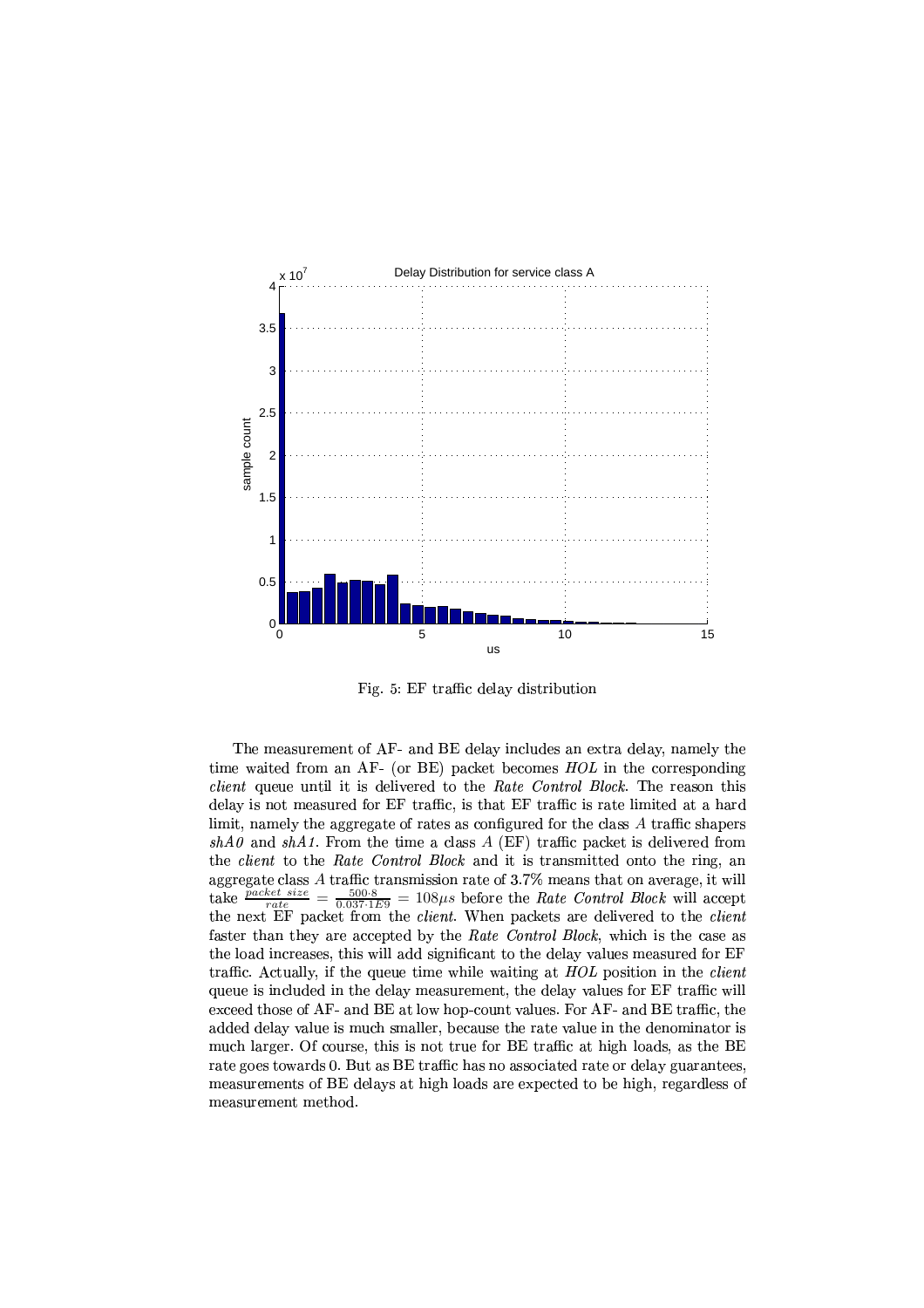

<span id="page-15-0"></span>Fig. 6: Delay Distribution for EF traffic going 1 hop on the ring. The maximum sample count value (approximately 1E7) in the first bar is not shown.

When observing the delay distribution for AF traffic shown in figure 8 with associated statics values broken down to per hop traffic shown in figure 2, we see from the figure that the distribution is contained within the range  $[0, 39053.8]$   $\mu$ s. As expected, when the hop-count increases, so does the max, median, mean and standard deviation. The distribution for a hop-count of 1, shown in figure 9 is very narrow (contained within the range  $[0, 347.5] \mu s$ ). One thing to note here, is that for traffic going only one hop on the ring, there is no transit path delay, as the traffic does not pass through any transit queues. The reason that the delay values are larger than those of EF traffic going one hop on the ring, is partly due to lower priority at the ingress.

For AF traffic going one hop on the ring, with its delay distribution shown in figure 9, if we were to exclude the delay component measuring the time waited at HOL in the associated *client* queue, the delay distribution would be similar to that of EF traffic.

In figure 10, we can observe the effect of the transit queue on delay for AF traffic traversing 2 hops on the ring. As shown in the figure and in figure 2, the center of the distribution is shifted right with a factor 3 and the distribution becomes much wider (increases with a factor 40). When comparing EF traffic traversing respectively one and two hops on the ring, the distribution center remained constant and the distribution width increased with a factor 1.01.

When comparing the delay statistics for AF- and BE traffic listed in figures 2 and 3, we note that the median values for hop count values  $>$  3 and mean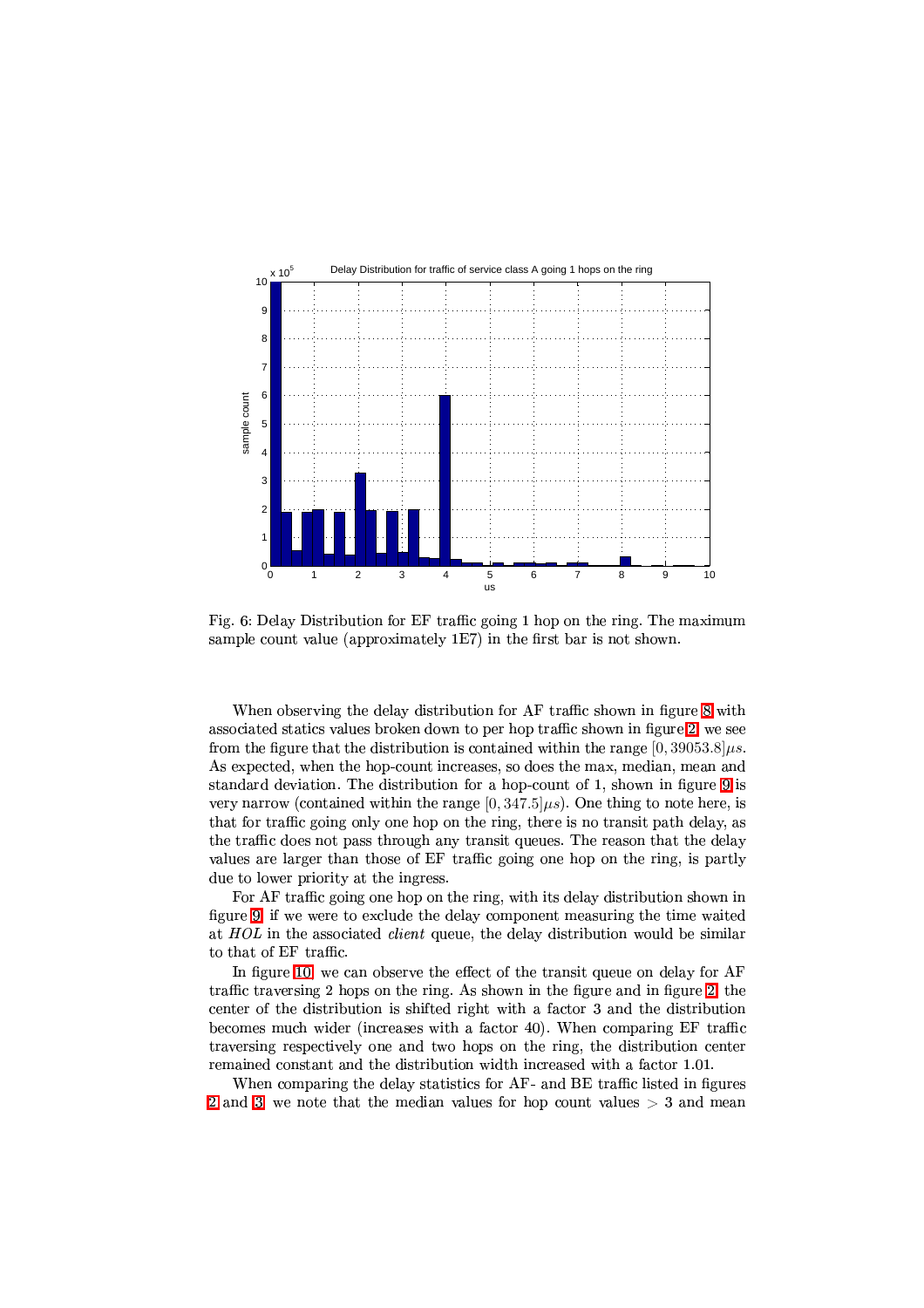

Fig. 7: Delay Distribution for EF traffic going 8 hops on the ring.

<span id="page-16-0"></span>values for hop count  $>1$  are smaller for BE traffic than for AF traffic. The main reason for this is that as the load increases, the amount of AF traffic increases and BE traffic decreases, as seen in figure 3. Hence most of the BE packets used in the statistics are sent under light load, while most of the AF traffic packets are sent over a highly loaded ring.

Some of BE's traffic associated delay properties has already been discussed above. As already said, BE traffic has no associated rate or throughput guarantees. Figure 11 shows the delay distribution for BE traffic with associated statistics values broken down to per hop traffic shown in figure 3. The width of the distribution is 20 times that of the AF traffic distribution.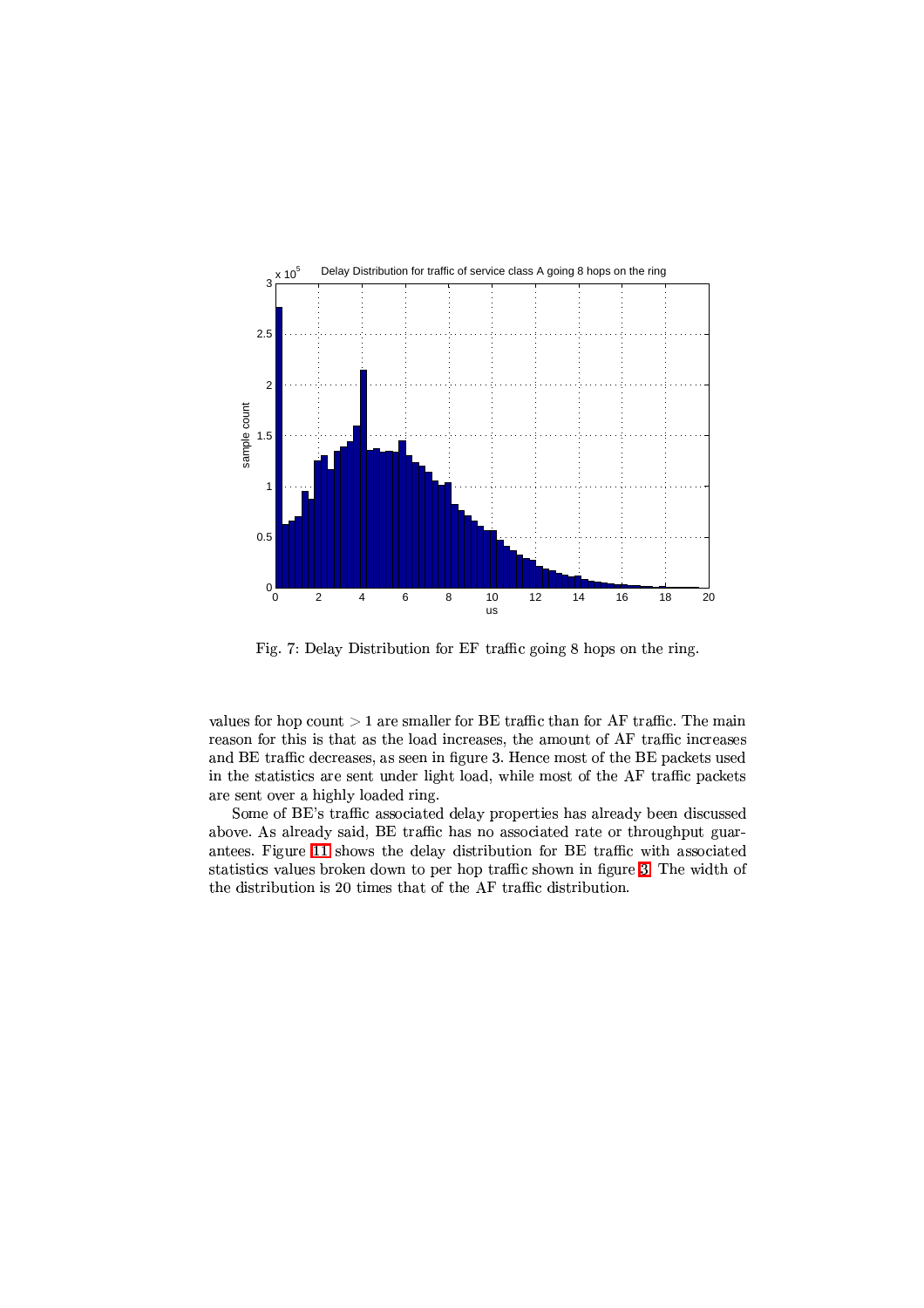

<span id="page-17-0"></span>Fig. 8: Delay Distribution for AF traffic.

|                | hops median $\sqrt{\overline{x}}$ |         | $\sigma$  | max                              | lminIn |                        |
|----------------|-----------------------------------|---------|-----------|----------------------------------|--------|------------------------|
|                | $[\mu s]$                         | $\mu s$ | $ \mu s $ | $\mu s$                          |        | $\mu s$   sample count |
|                | 7.7                               | 17.7    | 23.4      | 347.5                            | 0.0    | 64456636               |
| 2              | 27.9                              |         |           | [1089.6]2426.2]15065.5]0.0       |        | 62972181               |
| 3              | 71.0                              |         |           | 1890 3  3198 4  24688 0  0.0     |        | 64384109               |
| ι4.            | 396.5                             |         |           | 2488.5 3484.9 21913.9 0.0        |        | 68195750               |
| $\overline{5}$ | 481.1                             |         |           | 2844.64190.433481.80.0           |        | 67673544               |
| 6              | 2769.3                            |         |           | 4134.0 4742.0 33172.9 0.0        |        | 63227469               |
| 7              | 4134.8                            |         |           | 5541.9 5524.2 30980.4 0.0        |        | 42576855               |
| 8              |                                   |         |           | 5589.2 7075.1 7004.2 39053.8 0.0 |        | 16360568               |

<span id="page-17-1"></span>! % !. ! (% ! % (% ( # # # ! "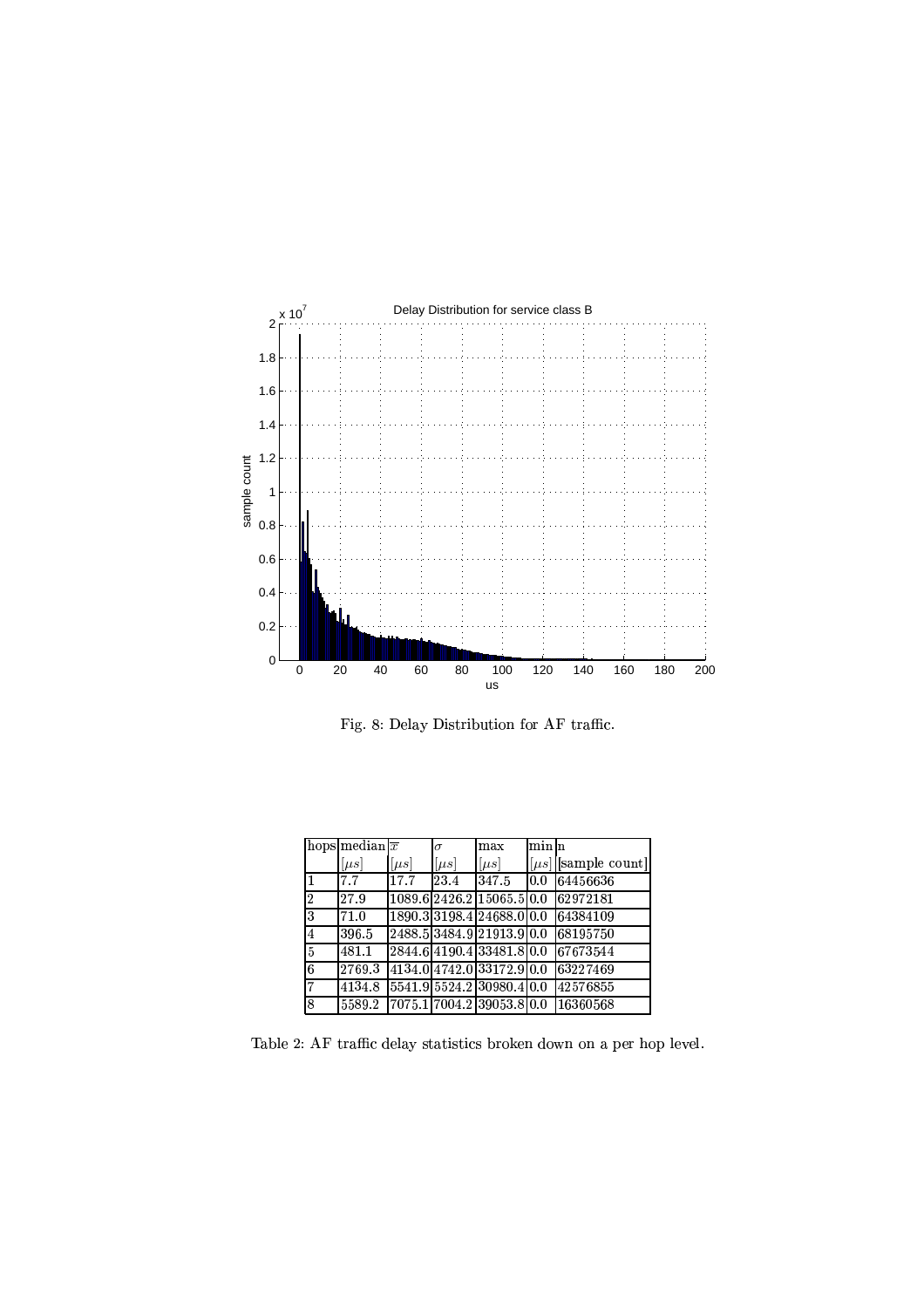

Fig. 9: Delay Distribution for AF traffic going 1 hop on the ring.

<span id="page-18-0"></span>

<span id="page-18-1"></span>) is the state of the state of the state  $\mathbf{r}$  ,  $\mathbf{r}$  is the state of the state of the state of the state of the state of the state of the state of the state of the state of the state of the state of the state of t imum sample count value (not shown on figure) for delays in the range 0-150 microseconds is approximately 4.7E7.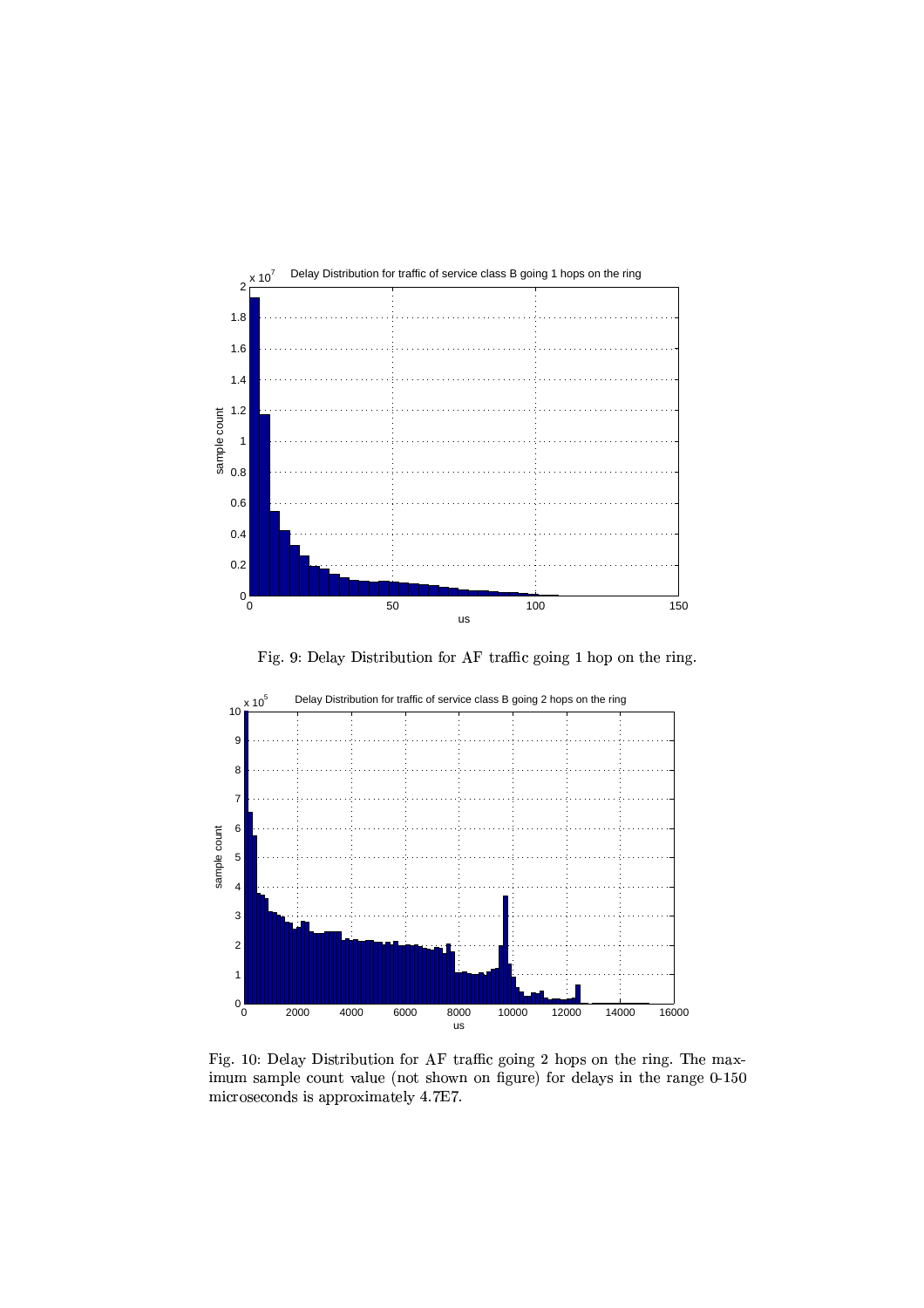

<span id="page-19-1"></span>(not shown on figure) for the bar at  $0$ , is approximately  $2.8E7$ 

|   | hops median $\overline{x}$ |           | $\sigma$  | max                         | lminIn |                        |
|---|----------------------------|-----------|-----------|-----------------------------|--------|------------------------|
|   | $[\mu s]$                  | $[\mu s]$ | $ \mu s $ | $[\mu s]$                   |        | $\mu s$   sample count |
|   | 23.6                       | 57.4      | 907.0     | 877588.0 0.0                |        | 51523947               |
| 2 | 71.5                       |           |           | 1041.5 2687.1 879586.0 0.0  |        | 32931628               |
| 3 | 114.3                      |           |           | 1672.63174.6627512.00.0     |        | 33659285               |
| 4 | 142.8                      |           |           | 1925.73397.7851505.00.0     |        | 29163589               |
| 5 | 170.1                      |           |           | 2357.4 4554.2 866889.0 0.0  |        | 25276927               |
| 6 | 542.8                      |           |           | 3163 1 5057 4 856188 0 0 0  |        | 20603736               |
|   | 1824.8                     |           |           | 4129.75584.2881981.00.0     |        | 14428445               |
| 8 | 1946.5                     |           |           | 14687.817199.01788670.010.0 |        | 3870403                |

<span id="page-19-0"></span>! % !. ! (% ! % (% (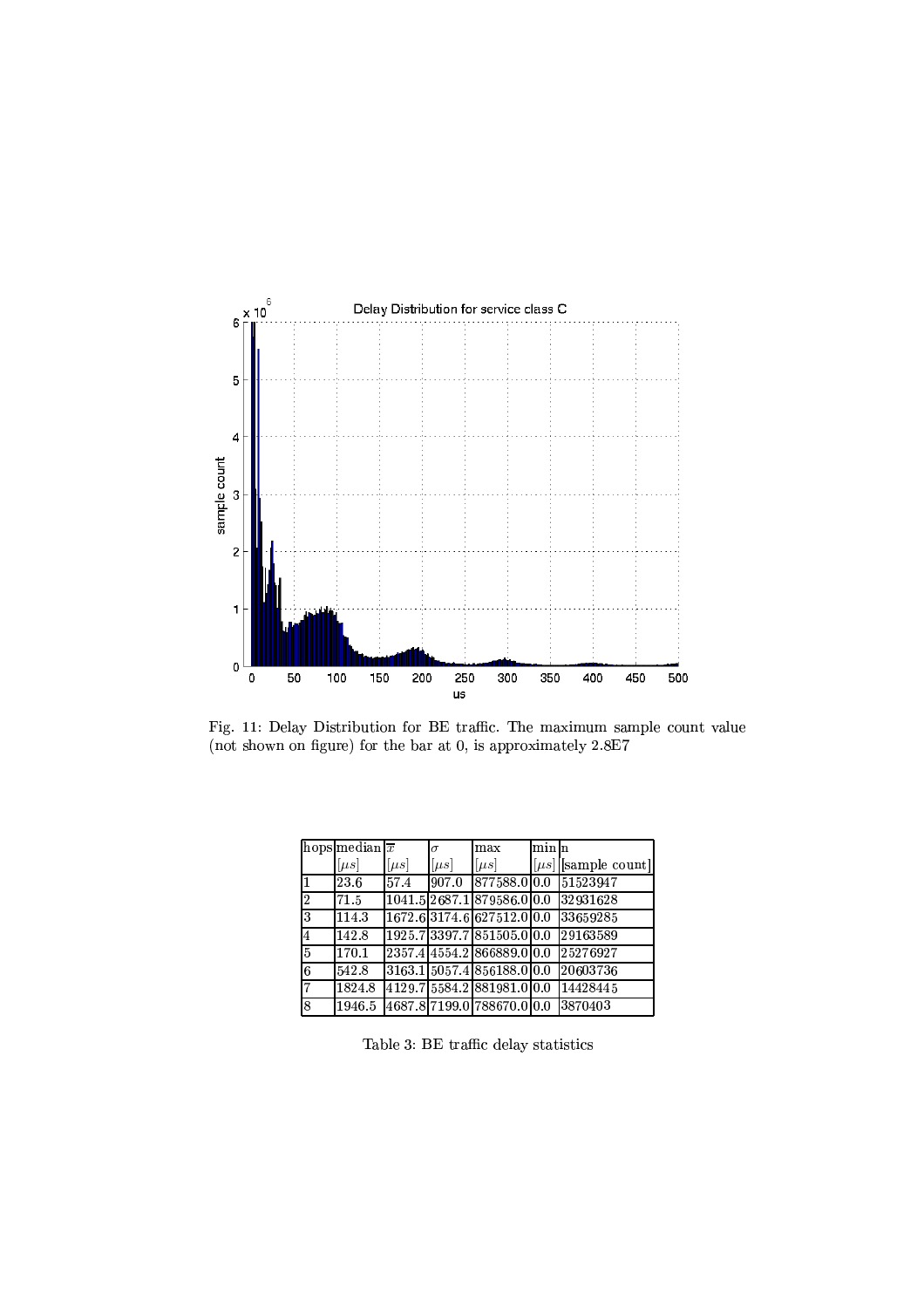#### <span id="page-20-0"></span>**Conformance to DiffServ PHB Requirements** 8

In section 3, the conformance requirements for the DiffServ PHBs EF, AF and default were presented. Having presented both analytical and simulation results evaluating throughput and delay performance of the proposed PHB mappings, we will now discuss how well our results meets the conformance requirements. For DiffServ EF traffic, we start by analyzing the throughput results. Given a service rate of  $R = 10\%$  of the link bandwidth (for the analytical example), this is clearly in compliance with the EF throughput shown in figure 3. For the scenarios simulated, the per-node aggregate rate of class  $A(A0$  and  $A1)$  traffic is set to 3.7% of the line rate. The simulation time for the plot shown in figure 4 is 0.9s. Thus, with  $N = 16$  nodes,  $R_L = 10^9 bits/sec, t_{sim} = 0.9s$  and  $L_p = 500B$ , this corresponds to:  $\sum_{A \text{ traffic}} \frac{N \cdot (R_{A0} + R_{A1}) \cdot R_L \cdot t_{sim}}{L_p} = \frac{16 \cdot 0.037 \cdot 10^9 \cdot 0.9}{4000}$ 133200[packets]. If we study the throughput plot, we see that this matches the EF throughput in figure 4 well. We do however loose some of the EF capacity to the sending of RPR fairness and control packets. Thus, for an EF PHB requiring a service rate  $R$ , we should reserve some additional RPR class  $A$  bandwidth to allow for the overhead required by the RPR fairness algorithm. When studying conformance to EF packet departure time requirements, using a packet size of 500B and  $R = 0.1 \cdot R_L$ , this results in the ratio  $\frac{L_j}{R} = \frac{500.8}{1e9.10\%} = 40\mu s$ . The  $E_a$  element, corresponds to the worst case access delay, specified in (3), which equals  $E_a = \frac{16*1500*8}{1e9.10\%} = 96\mu s$ . Thus, packet j equals  $F_j = D_{j-1} + \frac{L_j}{R} + E_a = D_{j-1} + 40 + 96[\mu s]$ . On average, the access delay of an EF packet, is less than the transmission time of 1 MTU sized packet, and the probability that we get a packet train of N/2 MTU sized EF packets is diminishingly small. Even if this happens, we have a safety margin of 40 $\mu$ s. Thus, clearly, the actual departure time,  $D_i$  will be smaller than the ideal departure time. Hence, compliance to the EF PHB packet departure time requirement is clearly achieved. The results obtained from simulations supports this. From figure 1, we see that the worst case delay (including transit path queueing delays), is  $32.9\mu s$ . This is clearly within the margins calculated above.

When studying the conformance requirements of the AF PHB, we see clearly from both the analytical results in figure 3 and the simulation results in figure 4, that the AF traffic acquires the bandwidth share not used by the EF traffic. We also see that when the sum of offered AF- and BE traffic is greater than the available capacity, the AF traffic demand is satisfied on the expense of the BE traffic. Thus, this is in conformance with the AF and default PHB requirements. However, as noted in section 5, the relative packet drop priorities have to be implemented in the client. Finally, in-order delivery of AF packets is guaranteed by the RPR standard under normal operation of the ring.

Conformance to the default PHB is clearly obtained, as the bandwidth not utilized by the EF and AF traffic, is utilized by the BE traffic.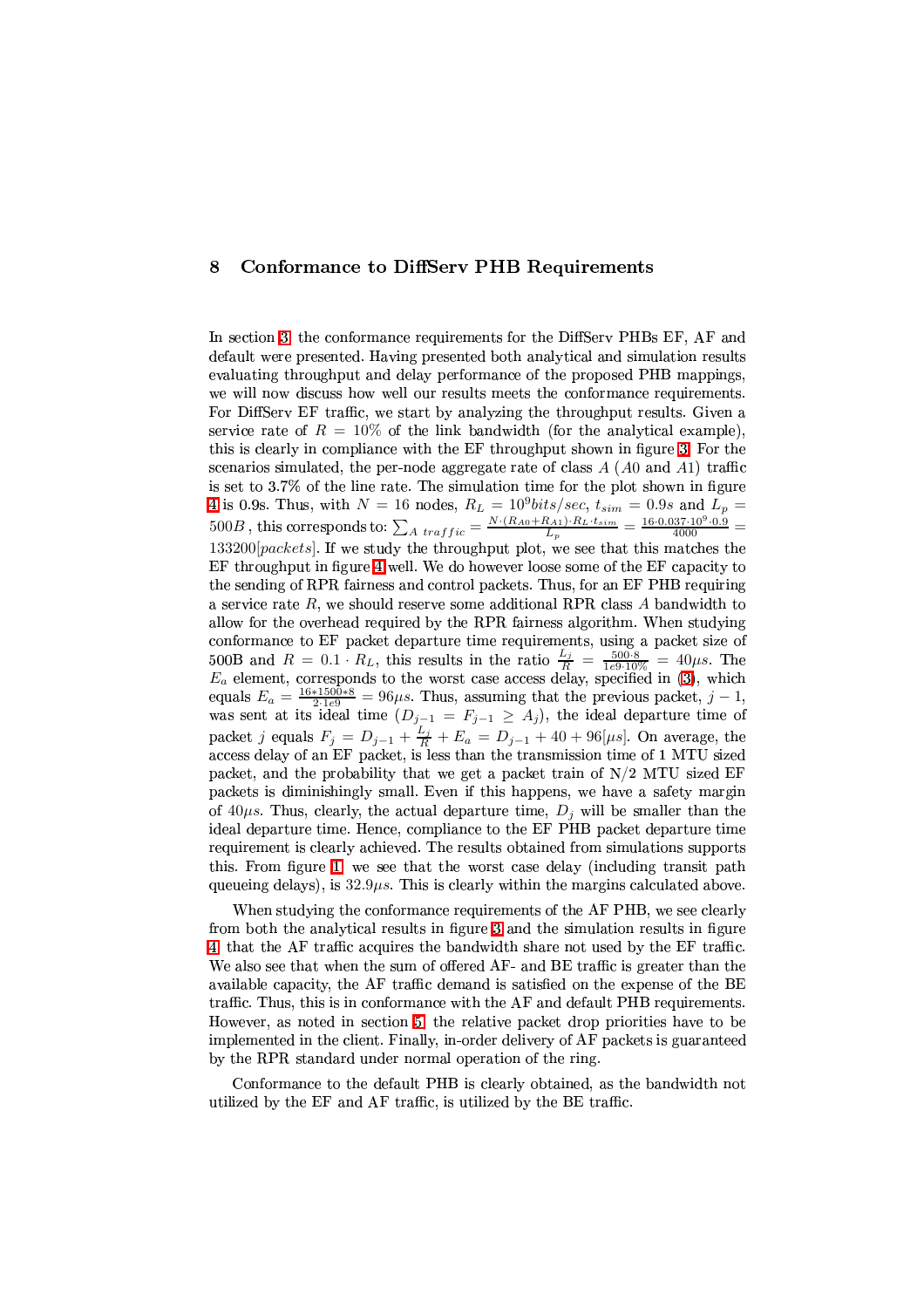#### <span id="page-21-0"></span>**Related Work** 9

Several papers have been published studying different RPR performance aspects, both for hardware implementations  $[10,18]$  and simulator models  $[9,10,11,19,20]$ . Huang et al. presents a thorough analysis of ring access delays for nodes using only one transit queue [11]. Robichaud et al presents ring access delays for class B traffic for both one- and two transit queue designs [19]. Gambiroza et al. focus on the operation of the RPR fairness algorithm and their alternative proposal, DVSR, and their ability, for some given load scenarios to converge to the fair division of rates according to their RIAS fairness reference model [10]. We are not aware of any results presented by others analyzing the suitability of the RPR technology used in a DiffSery setting.

IETF has created a working group named IP over Resilient Packet Rings (iporpr) chartered to investigate the problem area of "developing the necessary standards for efficient interaction between L2 and L3". From their web site, it appears that the working group is currently inactive and there are no listed published Internet drafts or request for Comments.

#### <span id="page-21-1"></span>10 Conclusion

In this paper we have evaluated the suitability of use of RPR in a DiffServ environment. We have discussed the fundamental mechanisms used in RPR to perform rate control according to given constraints, of which some are given by the network topology (link rates, propagation delays, number of nodes), some are statically configured (rate settings for traffic classes  $A$  and  $B$ ) and some are configured dynamically (rate constraints for classes  $B$ -EIR and C). We have introduced a set of invariants which specify important parts of the RPR traffic class priorities and rate controls. A simple mapping between the RPR traffic classes and the standardized DiffServ PHB groups is also discussed and proposed. Based on the formal invariants and the mapping, an analytical model of a single RPR flow between two nodes was developed and analyzed. A set of more complex scenarios with 16 concurrent flows was evaluated using simulations of a 16-node ring with nodes using the  $\mathcal{Z}TB$  transit queue design and running the conservative fairness algorithm. The established invariants were also used to discuss the validity of the simulation results obtained and how the relative priority of the three traffic classes affects the per class throughput and delay under increasing load conditions. Finally the conformance between our implementation of the DiffServ PHBs and the DiffServ PHB requirements was discussed and found to be in partial conformance. The point where there was no conformance is outside the scope of the RPR standard however, and is left to the implementation of the MAC client.

#### <span id="page-21-2"></span> $11$ **Further Work**

As discussed above, the relative drop priorities within an Assured Forwarding PHB class is not supported by the RPR MAC, and thus has to be implemented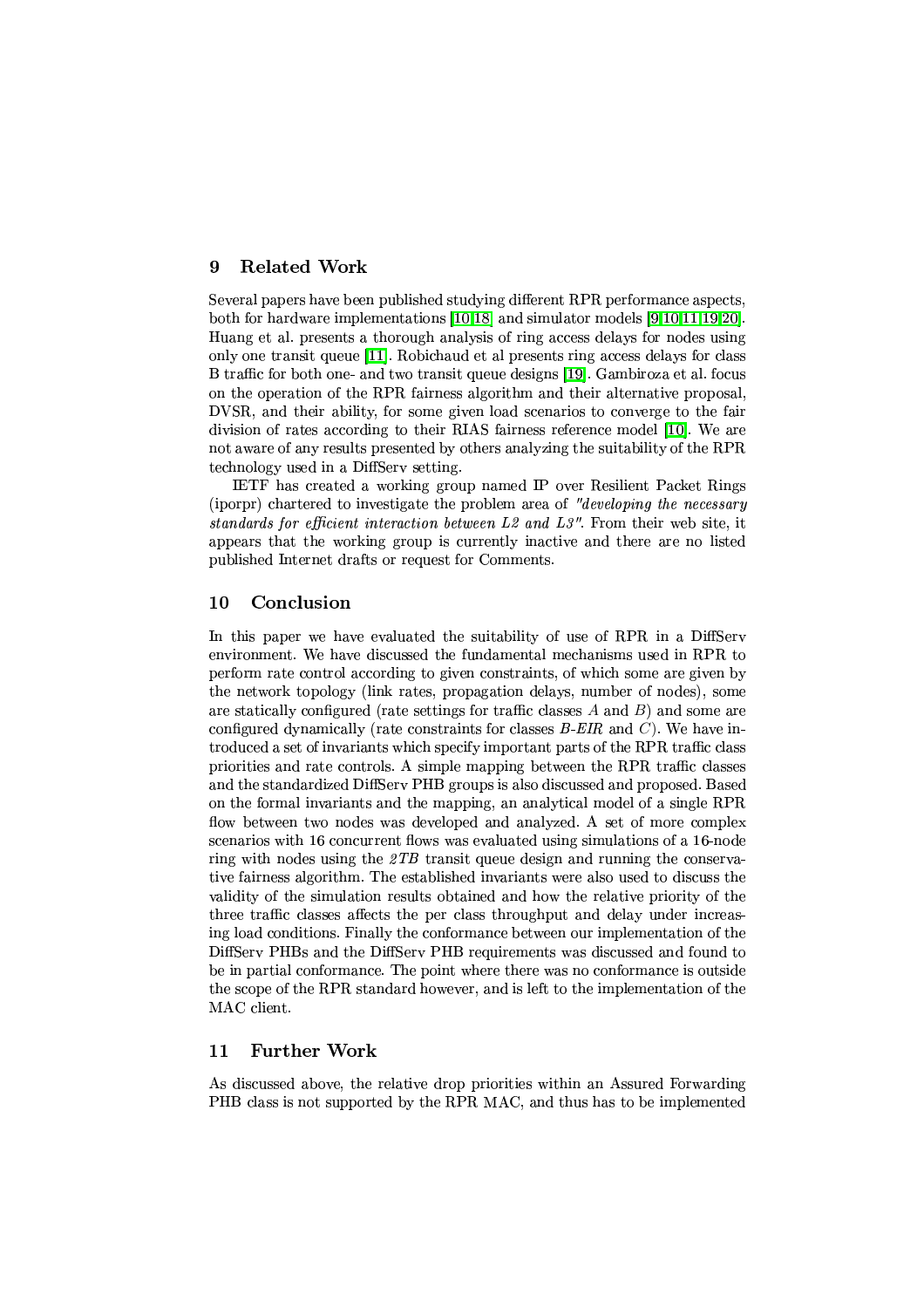in the MAC client. A study on the implementation of this mechanism, to allow for full conformance to the AF PHB requirements would be interesting. Also, a study of admission control methods applicable for RPR networks used in a DiffServ environment seems reasonable. Such a study can maybe be performed in cooperation with the IETF iporpr working group, once they resume their activities.

#### $12$ Acknowledgements

We would like to thank Sven-Arne Reinemo, Tor Skeie and Olav Lysne for providing helpful insights into the DiffServ problem area.

# <span id="page-22-0"></span>References

- 1. Davie, B.: Deployment Experience with Differentiated Services. In: Proceedings of the ACM SIGCOMM workshop on Revisiting IP QoS, ACM Press (2003) 131-136
- <span id="page-22-1"></span>2. Burgstahler, L., Dolzer, K., Hauser, C., Jahnert, J., Junghans, S., Macian, C., Payer, W.: Beyond technology: the missing pieces for gos success. In: Proceedings of the ACM SIGCOMM workshop on Revisiting IP QoS, ACM Press (2003) 121- $130 - 1$
- <span id="page-22-2"></span>3. Blake, S., Black, D., Carlson, M., Davies, E., Wang, Z., Weiss, W.: An Architecture for Differentiated Services (1998) IETF, RFC 2475. 1, 3
- <span id="page-22-3"></span>4. El-Gendy, M.A., Bose, A., Shin, K.G.: Evolution of the Internet QoS and Support for Soft Real-Time Applications. Proceedings of the IEEE  $91$  (2003) 1
- <span id="page-22-5"></span><span id="page-22-4"></span>5. IEEE Computer Society: IEEE Std 802.17-2004 (2004) 1
- <span id="page-22-6"></span> $6.$ : (OPNET Modeler. http://www.opnet.com) 1
- 7. Reames, C.C., Liu, M.T.: A loop network for simultaneous transmission of variablelength messages. In: Proceedings of the 2nd Annual Symposium on Computer Architecture. Volume 3. (1974) 2
- <span id="page-22-7"></span>8. Hafner, E., Nendal, Z., Tschanz, M.: A digital loop communication system. IEEE Transactions on Communications  $22$  (1974) 877 – 881 2.2
- <span id="page-22-8"></span>9. Davik, F., Yilmaz, M., Gjessing, S., Uzun, N.: IEEE 802.17 Resilient Packet Ring Tutorial. IEEE Communications Magazine 42 (2004) 112-118 2, 2, 9
- <span id="page-22-9"></span>10. Gambiroza, V., Yuan, P., Balzano, L., Liu, Y., Sheafor, S., Knightly, E.: Design, analysis, and implementation of DVSR: a fair high-performance protocol for packet rings. IEEE/ACM Transactions on Networking 12 (2004) 85-102 2, 9
- <span id="page-22-10"></span>11. Huang, C., Peng, H., Yuan, F., Hawkins, J.: A steady state bound for resilient packet rings. In: Global Telecommunications Conference. (GLOBECOM '03). Volume 7., IEEE (2003) 4054-4058 2.9
- <span id="page-22-11"></span>12. Davik, F., Gjessing, S.: The Stability of the Resilient Packet Ring Aggressive Fairness Algorithm. In: Proceedings of The 13th IEEE Workshop on Local and Metropolitan Area Networks. (2004) 17-22 2
- <span id="page-22-12"></span>13. Nichols, K., Blake, S., Baker, F., Black, D.: Definition of the Differentiated Services Field (DS Field) in the IPv4 and IPv6 Headers (1998) IETF, RFC 2474. 3, 3, 5
- <span id="page-22-13"></span>14. Davie, B., Charny, A., Bennett, J., Benson, K., Boudec, J.L., Courtney, W., Davari, S., Firoiua, V., Stiliadis, D.: An Expedited Forwarding PHB (Per-Hop Behavior) (2002) IETF, RFC 3246. 3